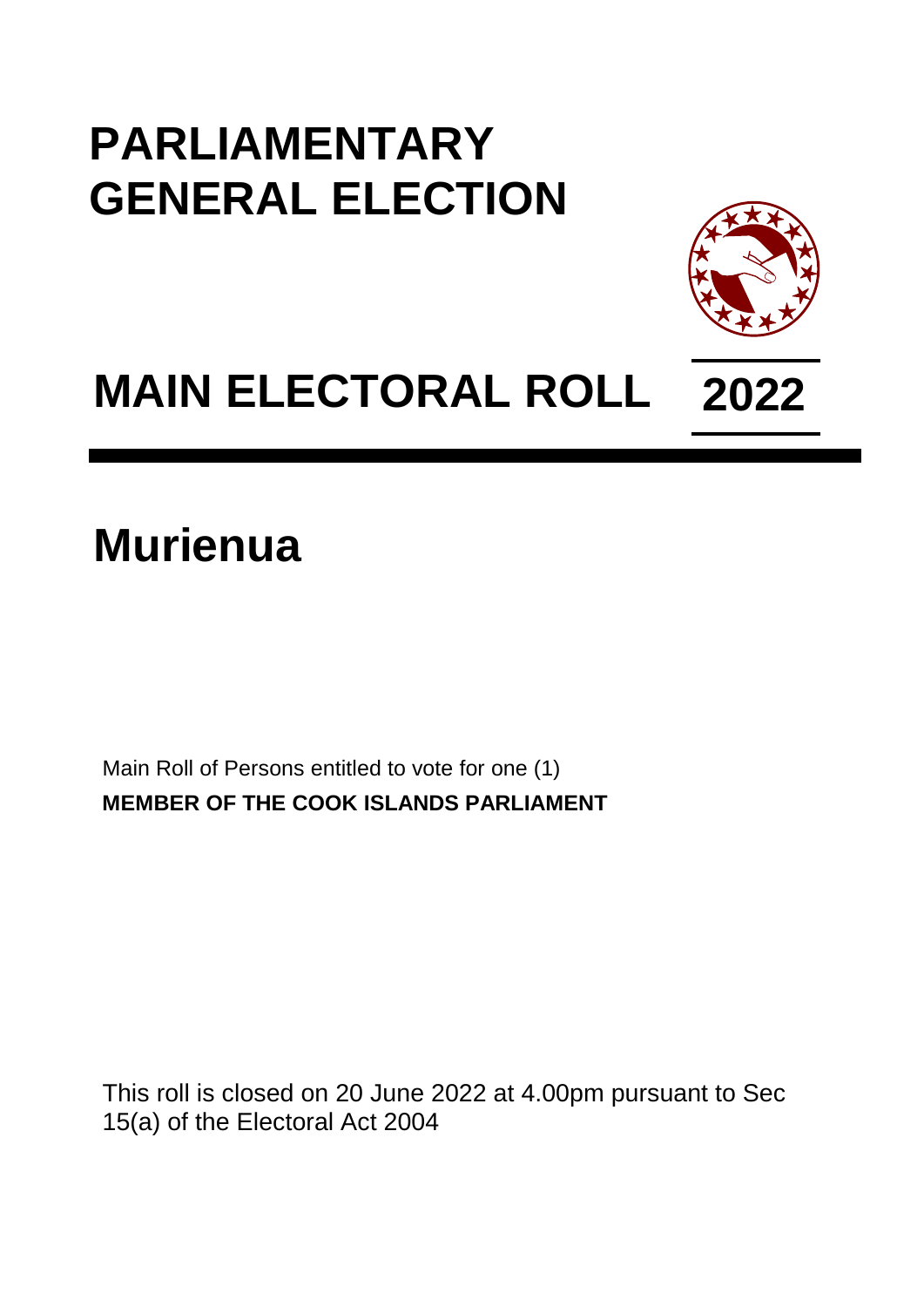

| $\sim$<br>ነrm<br>٠ |  |
|--------------------|--|
|                    |  |

| "***              |                                                                   |
|-------------------|-------------------------------------------------------------------|
| Page<br>1<br>Line | Name in Full, Residence, Occupation                               |
| 1                 | AHSIN Ahsin Mana, Aroa, Retired                                   |
| 2                 | AHSIN Diana, Aroa, Housekeeper                                    |
| 3                 | AHSIN Tapita Aumaro, Kavera, Home Duties                          |
| 4                 | AKANOA Christina Miimetua, Rutaki, Bank Officer                   |
| 5                 | ANDREW Ana, Aroa, Teacher                                         |
| 6                 | ANDREW John, Aroa, Panel Beater                                   |
| 7                 | ANDREW Miimetua John, Aroa, Self Employed                         |
| 8                 | ANDREWS Alan John, Kavera, Self employed                          |
| 9                 | ANDREWS Metuavaine, Kavera, Domestic Duties                       |
| 10                | ANITEREA Ngatama, Kavera, Technician                              |
| 11                | ANTHONY Ngatokorua Punga, Kavera, Laundry worker                  |
| 12                | ANTHONY Ngatuakana, Kavera, Concrete Layer Supervisor             |
| 13                | ANTHONY Ngatuakana Ahfo Jnr, Kavera, Block Maker                  |
| 14                | APAIPO Margaret Elizabeth, Aroa, Domestic Duties                  |
| 15                | APERA Edwin Tereapii, Aroa, Agriculture Officer                   |
| 16                | APUARII Alphonse, Aroa, Unemployed                                |
| 17                | APUARII Celine Kato, Aroa, Housemaid                              |
| 18                | APUARII Jacob, Aroa, Unemployed                                   |
| 19                | ARAIPU Alex James, Kavera, Groundsman                             |
| 20                | ARAIPU Ngametua Moeroa, Kavera, Housemaid                         |
| 21                | ARAIPU Teariki, Murienua, Builder                                 |
| 22                | ARAIPU Teau Metua, Kavera, Gardner                                |
| 23                | ARAIPU Teaumetua Makaka, Kavera, Unemployed                       |
| 24                | ARAIPU Teupoo-O-Narii-O-Hiro Tepori O Taurere, Kavera, Unemployed |

ARAPARI Madeleine Teupoo Arii, Kavera, Housemaid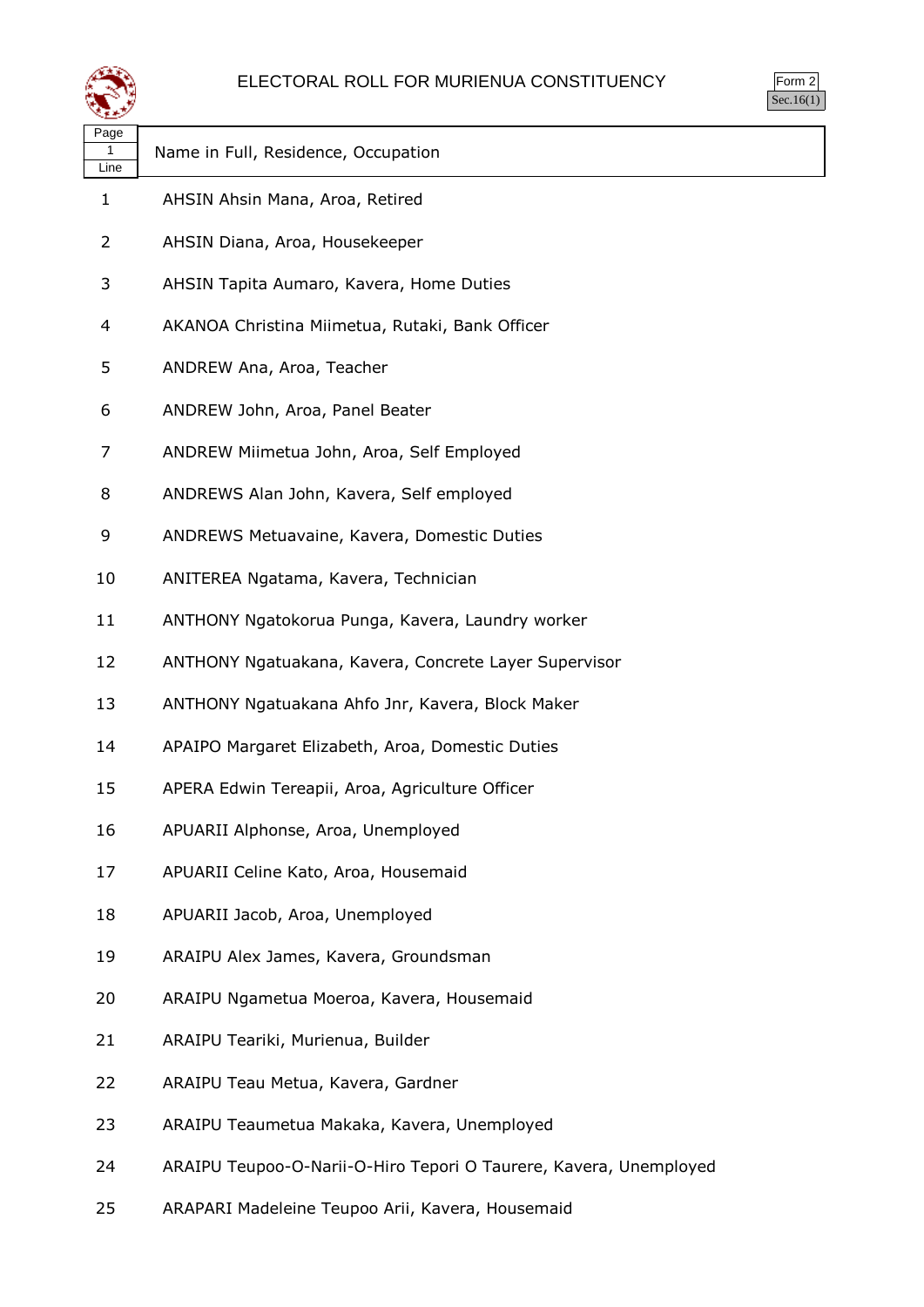

| orm<br>ッ |  |
|----------|--|
| ` 1      |  |

| પ⊷                |                                                      |
|-------------------|------------------------------------------------------|
| Page<br>2<br>Line | Name in Full, Residence, Occupation                  |
| $\mathbf{1}$      | ARAPO Nga, Kavera, Labourer                          |
| 2                 | AREAI Teariki Tapurangi Junior, Kavera, Panel beater |
| 3                 | ARIIHEE Stanley, Kavera, Labourer                    |
| 4                 | ARIOKA Patrick Akaiti, Kavera, TA-Consultant         |
| 5                 | ARIOKA Vaine-e-Raa Vaituma, Kavera, Bank Manager     |
| 6                 | ARONA Crystal Marama, Rutaki, Occupation Not Stated  |
| 7                 | ARONA Ngametua Moeroa Clare, Rutaki, Waitress        |
| 8                 | ARONA Patrick, Rutaki, Labourer/Driver               |
| 9                 | ARONA Tuhepetuera Tu, Aroa, Housekeeping             |
| 10                | ARONA Tumataora, Rutaki, Operator - T&M Ltd          |
| 11                | ATAERA Daniel, Kavera, StayHome Husband              |
| 12                | ATAERA Kiri Erana, Kavera, Telemarketer              |
| 13                | ATAERA Ngatokorua, Kavera, Upholsterer               |
| 14                | ATAERA Samuel, kavera, Builder                       |
| 15                | ATAERA Tearikivaine, Kavera, Full Time Caregiver     |
| 16                | ATAERA Teinakore, Kavera, Retired                    |
| 17                | ATAERA Tutai, Kavera, Upholsterer                    |
| 18                | ATAI Sharleen Faye, Rutaki, MoE Advisor              |
| 19                | ATARIKI Jamaine, Kavera, Housekeeping                |
| 20                | ATARIKI Travel Pirioa, Kavera, Housewife             |
| 21                | BATES Moemoe Tisa, Kavera, Self Employed             |
| 22                | BATES Momoe Anapogi, Kavera, Chef                    |
| 23                | BATES Teupoo William, Kavera, Self Employed          |
| 24                | BEER James Vini, Aroa, Company Director              |

BENSON Christopher, Kavera, Student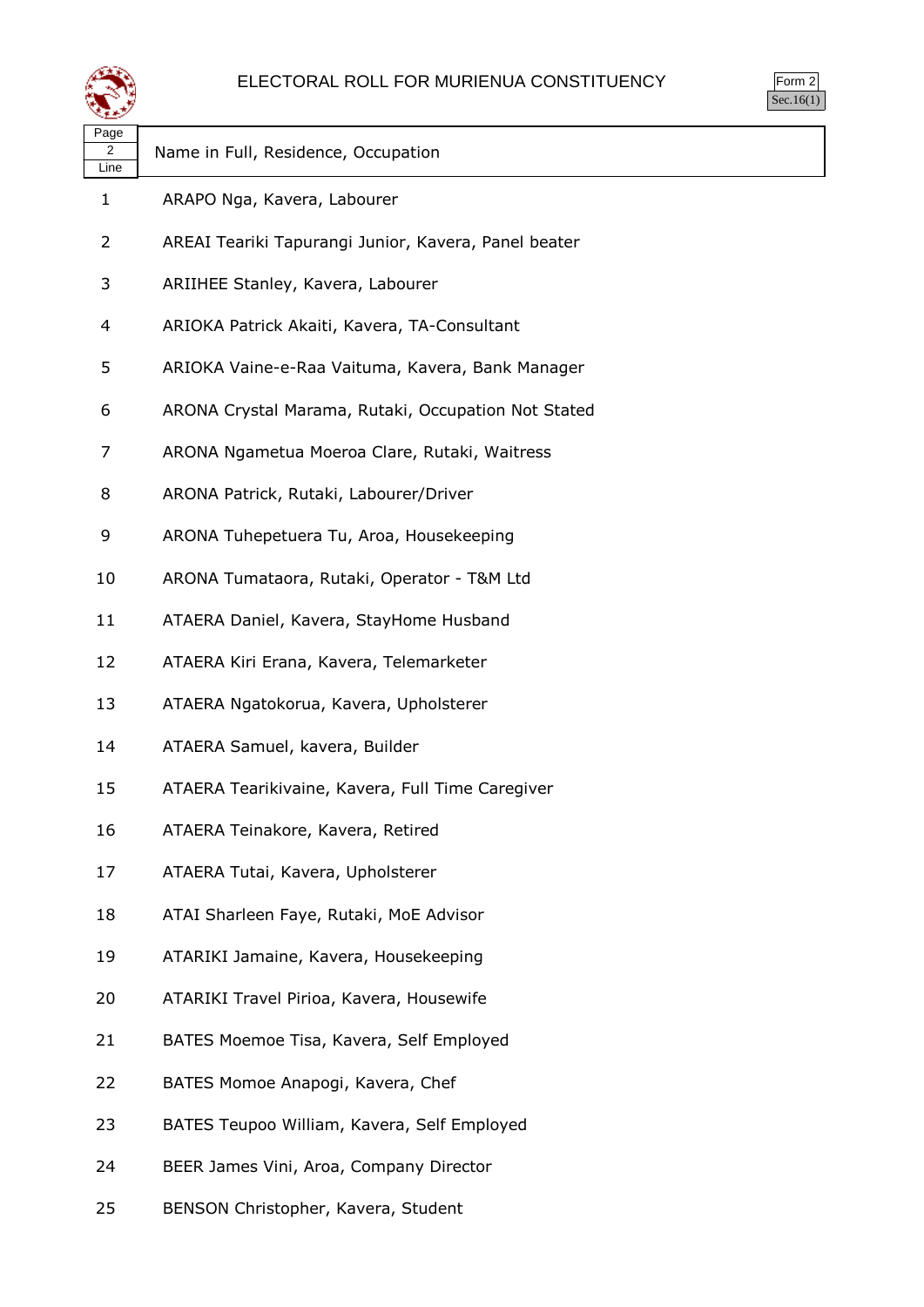

Form 2 Sec.16(1)

| Page<br>3<br>Line | Name in Full, Residence, Occupation                  |
|-------------------|------------------------------------------------------|
| 1                 | BENSON Namanoku Naatu, Murienua, Surveyor            |
| 2                 | BENSON Tebiriro Anne, Kavera, Treasury Officer- MFEM |
| 3                 | BISHOP Malisha Tutai, Rutaki, Housewife              |
| 4                 | BISHOP Tiere Teitaito, Aroa, Self Employed           |
| 5                 | BLENKARN Inangaro Adrienne, Murienua, Office Admin   |
| 6                 | BLONG Phillip James, Aroa, Security Guard            |
| 7                 | BLONG Pua Wichman, Aroa, Housewife                   |
| 8                 | BLUNDELL Vinivini Oropai, Aroa, Unemployed           |
| 9                 | BOXHOORN Abraham Willem, Kavera, Engineer            |
| 10                | BOXHOORN Teraitua, Kavera, Managing Director         |
| 11                | BOXHOORN CUTHERS Tutevera Celine, Kavera, Director   |
| 12                | BROWN Akaiti, Aroa, Unemployed                       |
| 13                | BROWN Leslie Arthur, Aroa, Caregiver                 |
| 14                | BRUCE James L, Kavera, Hotelier                      |
| 15                | BRYSON Annie Akerangi, Kavera, Domestic Duties       |
| 16                | BRYSON Caroline Tekura, Kavera, Student              |
| 17                | BRYSON Ngamata Maemo, Kavera, Retired                |
| 18                | BUSH Graeme Wayne, Rutaki, Retired                   |
| 19                | CHAN BOON Kukuana Crystal, Aroa, Waitress            |
| 20                | CHARLIE John Javan, Kavera, Rescue Fire Service      |
| 21                | CHONGHEE Armani Roy, Aroa, Builder                   |
| 22                | CHYNOWETH David Jaqes, Kavera, Labourer              |
| 23                | CLYDE Natalina Nicole, Kavera, Student- Nurse        |
| 24                | COWAN John, Rutaki, Builder                          |
| 25                | CUTHERS Stephen, Kavera, Groundsman                  |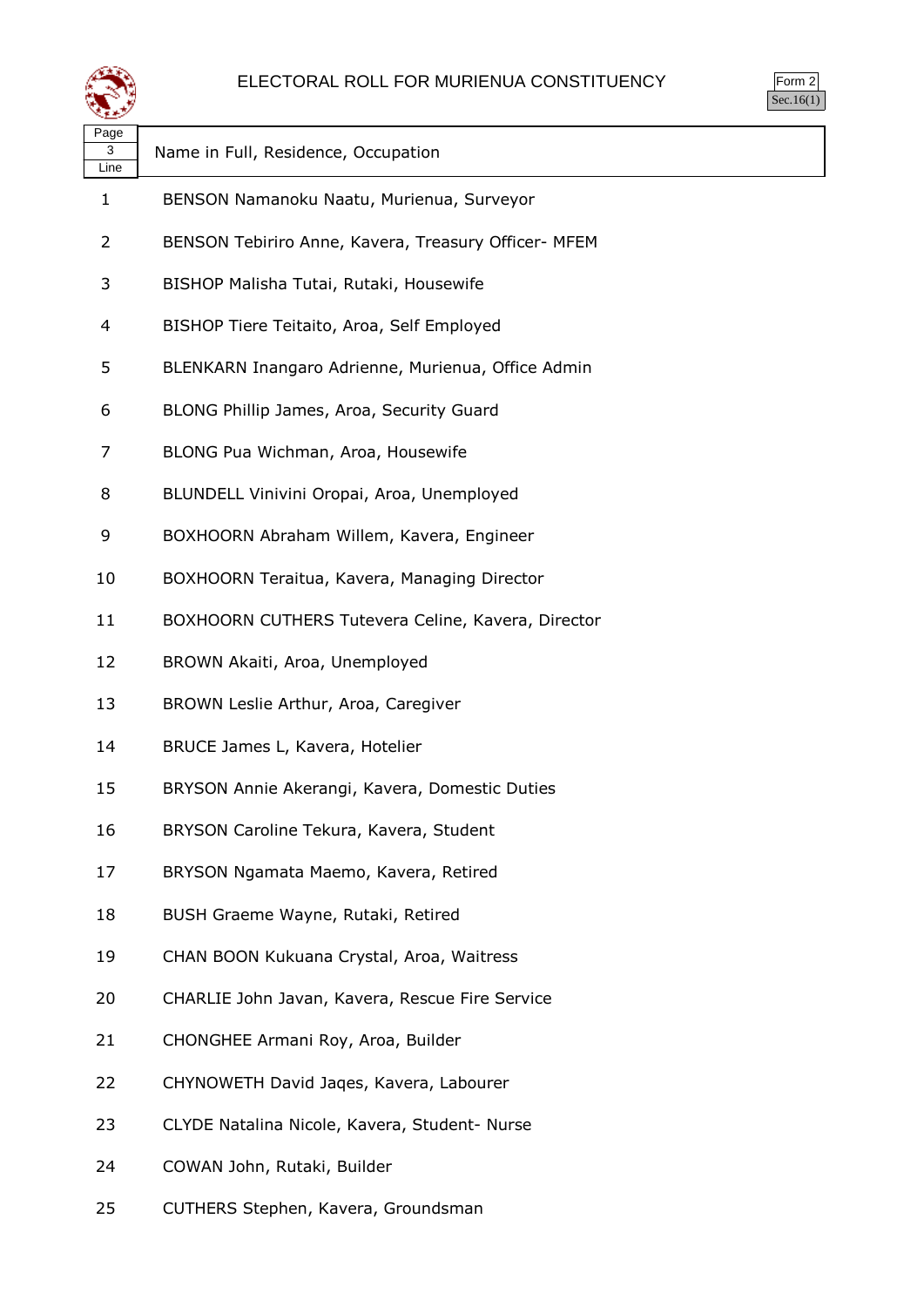

| سمعت              |                                                                 |  |
|-------------------|-----------------------------------------------------------------|--|
| Page<br>4<br>Line | Name in Full, Residence, Occupation                             |  |
| 1                 | CUTHERS-BOXHOORN Riana Tutevera Titaina, Aroa, Boba inu Manager |  |
| $\overline{2}$    | DANIEL Daniel, Aroa, Domestic Duties                            |  |
| 3                 | DANIEL Dannette Terangiau, Kavera, Mad Box Manager              |  |
| 4                 | DANIEL Georgina Pokia, Aroa, Self Employed                      |  |
| 5                 | DANIEL Jeannine, Aroa, Assistant Ombudsman                      |  |
| 6                 | DANIEL Mahai, Kavera, Youth Officer                             |  |
| 7                 | DANIEL Malvina Moeroa, Kavera, Occupation Not Stated            |  |
| 8                 | DANIEL Puara Tiare, Kavera, Self Employed                       |  |
| 9                 | DANIEL Tiki, Aroa, Activities Director                          |  |
| 10                | DANIEL TUPA Ebenezela Zerah, Kavera, Activities Officer         |  |
| 11                | DAVIES Kathy, Aroa, Domestic Duties                             |  |
| 12                | DEAN Knocker, Aroa, Tutor/Retired                               |  |
| 13                | DENES Sarah, Rutaki, Self employed                              |  |
| 14                | DONOVAN Desmond Thomas James, Kavera, Occupation Not Stated     |  |
| 15                | DROLLETT Francis Taea Peneata, Kavera, Retired                  |  |
| 16                | DUN Rachael Exham, Aroa, Airline Rarotonga worker               |  |
| 17                | EDWARDS Arana Ebeneza, Rutaki, Unemployed                       |  |
| 18                | EDWARDS Terrence, Aroa, Builder                                 |  |
| 19                | ELI Keith Morgan, Kavera, Butcher                               |  |
| 20                | ELIKA Eric Tia, Rutaki, Unemployed                              |  |
| 21                | ELIKA Terangi, Rutaki, Teacher                                  |  |
| 22                | ELIKA Victoria Te Manii O Terangi, Kavera, Student              |  |
| 23                | ELIKA Willie Rouruina, Kavera, Carpenter/Builder                |  |
| 24                | ELIKANA Junior Tereta Ngatokoa, Kavera, Builder/Contractor      |  |
|                   |                                                                 |  |

ENOKA Anthony Junior Ngatokorua, Kavera, Block Maker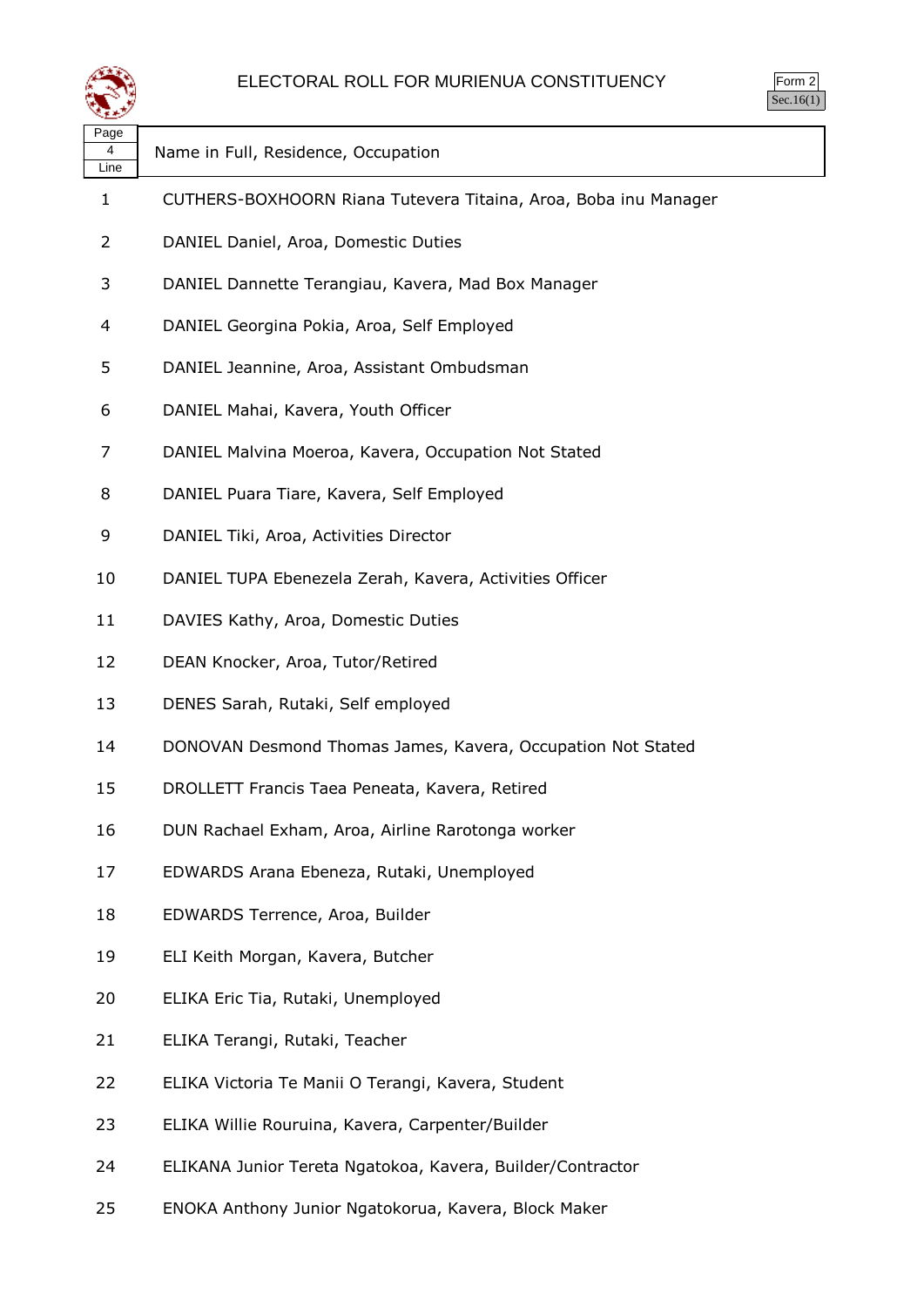

| orm<br>╭ |
|----------|
| ` 1      |

| ∼≃<br>Page<br>5<br>Line | Name in Full, Residence, Occupation                     |
|-------------------------|---------------------------------------------------------|
| $\mathbf{1}$            | ENOKA Puretu, Rutaki, Front Office                      |
| 2                       | ENOKA Rahui, Kavera, Labourer-TNM                       |
| 3                       | ERHART Theresa, Kavera, Housewife                       |
| 4                       | ERIWITI Hugh Greig, Kavera, Car groomer                 |
| 5                       | ESTALL Tania Agnes, Rutaki, Waitress                    |
| 6                       | FALETIUTE Lisa Kairabu, Rutaki, Teacher                 |
| 7                       | FAMEITAU Lavinia Vaha, Rutaki, Unemployed               |
| 8                       | FAMEITAU Sione, Rutaki, Builder                         |
| 9                       | FARANI Willie, Rutaki, Labourer                         |
| 10                      | FARMAN Tania Kim, Aroa, Self employed                   |
| 11                      | FARMAN Tirata, Aroa, Retired                            |
| 12                      | FATIAKI Kauata Fatiaki, Rutaki, Sales Executive         |
| 13                      | FILE Tureheni Emma, Murienua, Office Manager-USP        |
| 14                      | FINN Michele Cathleen, Kavera, Tailor                   |
| 15                      | FORBES Mataora, Rutaki, Kitchen Hand                    |
| 16                      | FORSYTH Daniel Anthony, Kavera, Chef/Restaurateur       |
| 17                      | FORSYTH Maire Katherine, Kavera, Home Maker             |
| 18                      | FOSTER Denise Helen, Rutaki, Second in charge Manager   |
| 19                      | FOSTER Metua Vaine Ngaro, Rutaki, Occupation Not Stated |
| 20                      | FOSTER Tetuanui Jijvana Margret, Rutaki, Receptionist   |
| 21                      | FRASER Brett Christopher, Rutaki, Jeweller              |
| 22                      | FRAZER Brendan, Aroa, Painter                           |
| 23                      | GALEA Okianga, Aroa, Director                           |
| 24                      | GENTLE Miri, Kavera, Retired                            |

GEORGE TATIA Nootai Samuel Revi, Rutaki, Laundry Attendant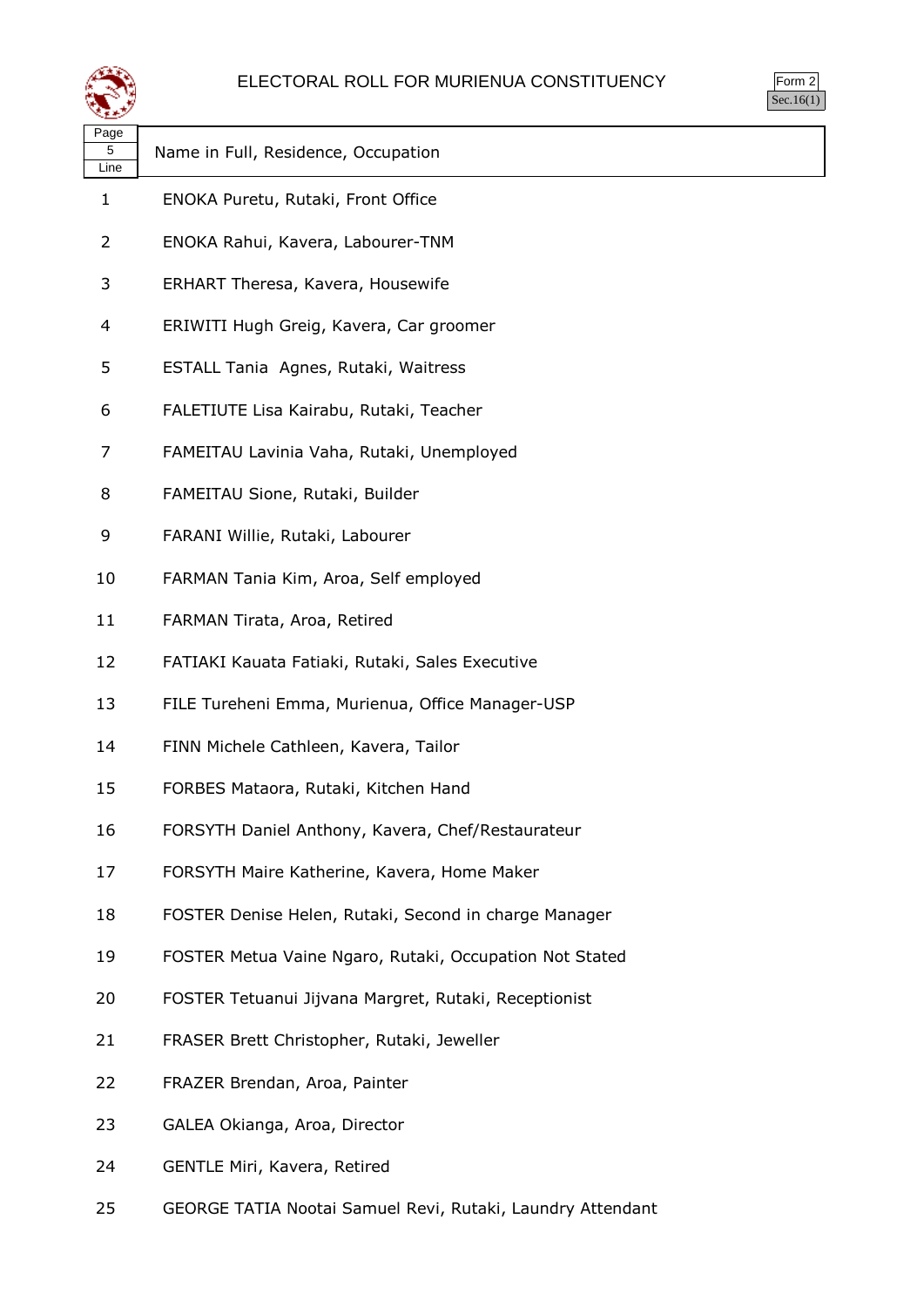

| ırm<br>u |  |
|----------|--|
|          |  |

| ⋖ॾॾ୭              |                                                               |
|-------------------|---------------------------------------------------------------|
| Page<br>6<br>Line | Name in Full, Residence, Occupation                           |
| 1                 | GLASSIE Glassie Te-Rua, Rutaki, Self employed                 |
| 2                 | GLASSIE Ngatokotoru, Kavera, Layout Person                    |
| 3                 | GOSSELIN James Alcide, Kavera, Business Relationship Manager  |
| 4                 | GOSSELIN John Wayne, Kavera, Student                          |
| 5                 | GOSSELIN Maota, Kavera, Housewife                             |
| 6                 | GRAHAM Romeo Ngaromeo, Kavera, Self Employed                  |
| 7                 | GRANT Douglas Ross, Aroa, Retired                             |
| 8                 | HALLIN Donald, Rutaki, Building Labourer                      |
| 9                 | HAYDEN Brent Kevin, Aroa, Tourism Property Owner/Manager      |
| 10                | HAYDEN Eveleen May, Aroa, Owner/Manager Tourist Accomodation  |
| 11                | HEATHER David, Rutaki, Driver                                 |
| 12                | HEATHER Jay, Aroa, Labourer                                   |
| 13                | HEATHER Teariki William, Aroa, Company Director               |
| 14                | HEATHER-TINI Miimetua Mii, Rutaki, Office Clerk               |
| 15                | HENRY Anna, Kavera, Inventory Clerk                           |
| 16                | HENRY Annjenina Teara, Kavera, Housekeeping                   |
| 17                | HENRY Evelyn Verokura, Kavera, Shop Assistant                 |
| 18                | HENRY Rshart Maema, Kavera, Sign Designer                     |
| 19                | HENRY Ruatoto, Kavera, Self Employed                          |
| 20                | HENRY Upokotiao-a-Manavaroa, Kavera, Housewife                |
| 21                | HENRY Vainepoto, Kavera, Security                             |
| 22                | HERMAN Anne Maire, Kavera, General Manager, Highland Paradise |
| 23                | HIGHLAND Beiarerei, Rutaki, House Keeping                     |
| 24                | HORN Jaime Lister, Rutaki, Director                           |
| 25                | HORN Jason Scott, Rutaki, Director                            |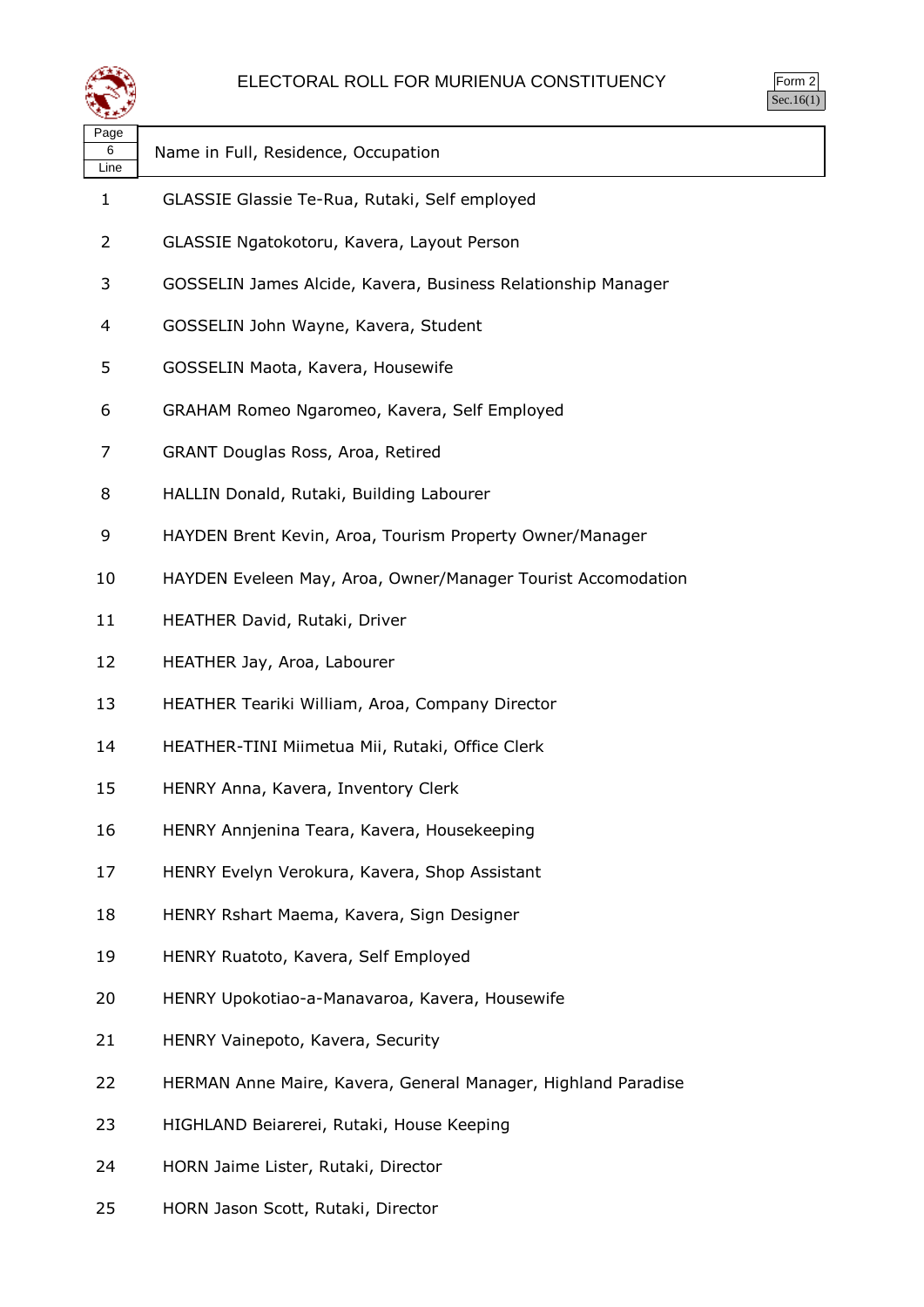

| orm<br>╯ |  |
|----------|--|
| - 1      |  |

| પ≖                |                                                                         |
|-------------------|-------------------------------------------------------------------------|
| Page<br>7<br>Line | Name in Full, Residence, Occupation                                     |
| 1                 | IKIMOTU Anthony Metuakore, Rutaki, Stock Management                     |
| 2                 | IOAKIMO Teremoana O-Kairua, Aroa, Maseuse                               |
| 3                 | IOTEVA Tiraa, Kavera, Housekeeping-Crown Beach                          |
| 4                 | IRIPA Kimiravenga, Kavera, Housewife                                    |
| 5                 | IRIPA Travel, Kavera, TNM LTD                                           |
| 6                 | ITAMA Papa Tereapii Okau Kiviti, Murienua, Hospitality                  |
| 7                 | JAMES David Roger, Kavera, Lawyer                                       |
| 8                 | JAMES Losaline Fatafehi, Kavera, Housewife                              |
| 9                 | JAMIESON William Peter, Kavera, Unemployed                              |
| 10                | JENNER James, Rutaki, Accomodation Owner                                |
| 11                | JIM Josephine Tangi, Rutaki, Private Sector                             |
| 12                | JIM MARE Eugene Charlie, Kavera, Planter                                |
| 13                | JIM MARE Mata Ngapoko, Kavera, Palm Grove Lodges Worker                 |
| 14                | JIMMY Aroa-Mou Eugene, Rutaki, Domestic                                 |
| 15                | JOHN Henry A., Kavera, Groundsman                                       |
| 16                | JOHN Huw John, Kavera, Builder                                          |
| 17                | JOHN Sheryl Kim, Kavera, Labourer                                       |
| 18                | JOHN PUNA Aerenga JR Cowan, Rutaki, Plumber                             |
| 19                | JOSEPH Kapu Joe, Rutaki, Occupation Not Stated                          |
| 20                | JOSEPH Sinsemillia Ngatono, Aroa, Customer Service - Check out operator |
| 21                | KAE Tina Titifa, Murienua, Marketing                                    |
| 22                | KAIMARAMA Kayla Purotu, Murienua, Student in BYU                        |
| 23                | KAIMARAMA Maara-Mokopuna Ataaere, Rutaki, Housewife                     |
| 24                | KAIMARAMA Ngaroiti, Rutaki, Taxi Driver                                 |

KAIMARAMA Pauline Alliyah, Rutaki, Bank Officer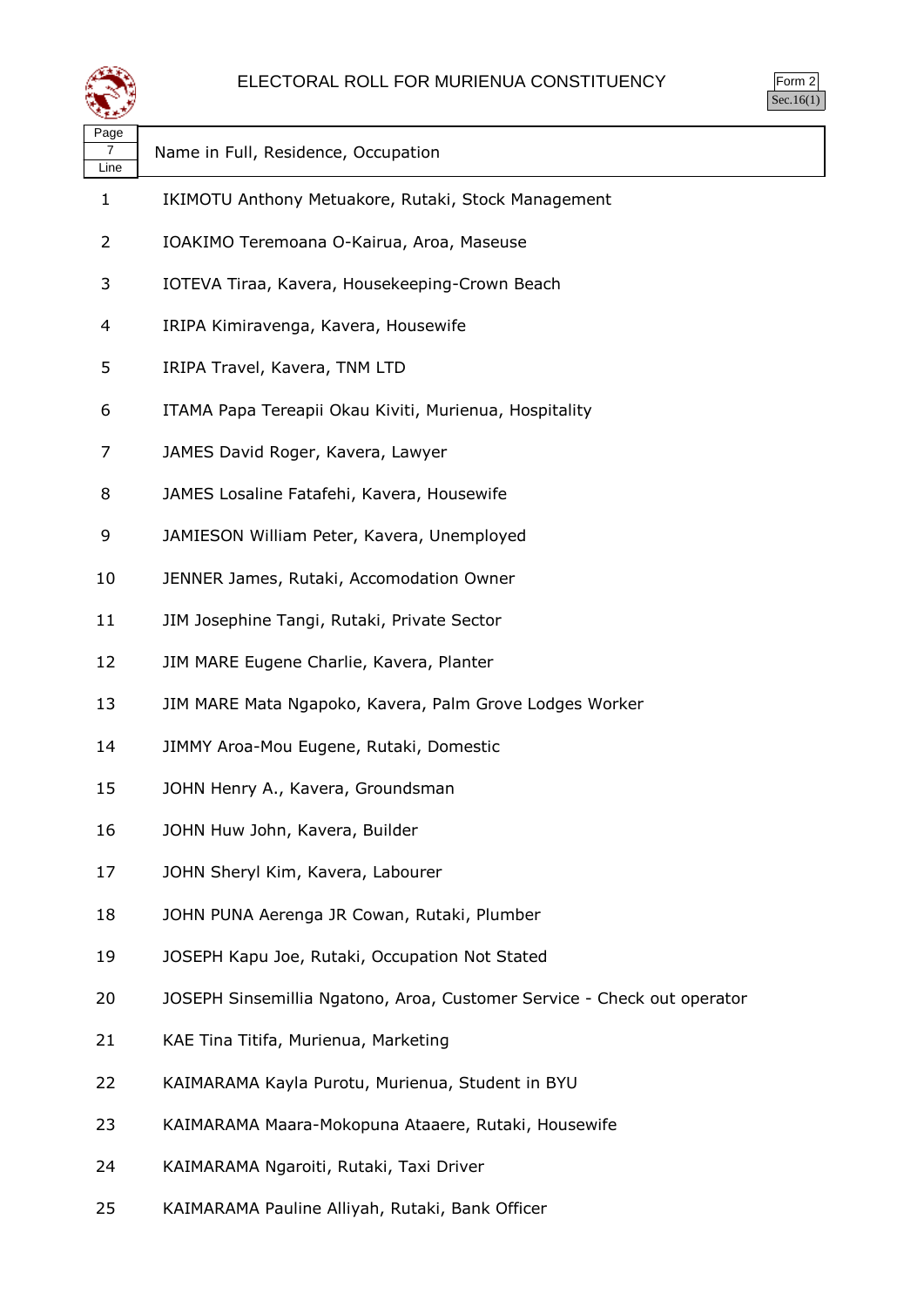

| orm |  |
|-----|--|
| v.  |  |

| Page      |                                                                      |
|-----------|----------------------------------------------------------------------|
| 8<br>Line | Name in Full, Residence, Occupation                                  |
| 1         | KAIMARAMA Tupopongi O Ngariki, Rutaki, Carpenter                     |
| 2         | KAIRUA Alana Cecilia, Kavera, Shop Assistant                         |
| 3         | KAIRUA Alexander Vaine Moeroa, Kavera, Waiter-Edgewater              |
| 4         | KAITARA Elizabeth Joanne, Aroa, Teacher                              |
| 5         | KAITARA Kaitara, Aroa, Pearl Diver                                   |
| 6         | KAITARA TOBIA Takaia, Aroa, Pearl Farmer                             |
| 7         | KAJER Laszlo Sebastian, Kavera, Labourer                             |
| 8         | KAJER Malcolm Tereva, Kavera, Tennis Coach                           |
| 9         | KAJER Walter William, Murienua, Unemployed                           |
| 10        | KANGA Vaine Turama, Kavera, Domestic Duties                          |
| 11        | KAREROA Sharon, Kavera, Police Officer                               |
| 12        | KATUKE Tutaingara, Rutaki, Accounts Clerk                            |
| 13        | KAUKURA Warren James, Kavera, Labourer-T&M Heather                   |
| 14        | KAUTAI Steve Purea, Kavera, Artist                                   |
| 15        | KAVANA Tereapii, Aroa, Domestic Duties                               |
| 16        | KIMIIA Nicholas, Kavera, Chef - Kikau Hut                            |
| 17        | KINO Anau Frederic, Rutaki, Landholding Employee                     |
| 18        | KINO Arumetua, Rutaki, Self Employed                                 |
| 19        | KINO Miimetua Lani, Rutaki, Development Programme Assistant-DCD/MFEM |
| 20        | KINO Nataniel Jnr, Kavera, BSP- Operations Analyst                   |
| 21        | KINO Tutai, Rutaki, Student                                          |
| 22        | KITA Rekata, Kavera, Domestic Duties                                 |
| 23        | KITE Konini, Rutaki, Housewife                                       |
| 24        | KITE Levi, Rutaki, Cleaner                                           |
|           |                                                                      |

KITE Metua Maru, Rutaki, Domestic Duties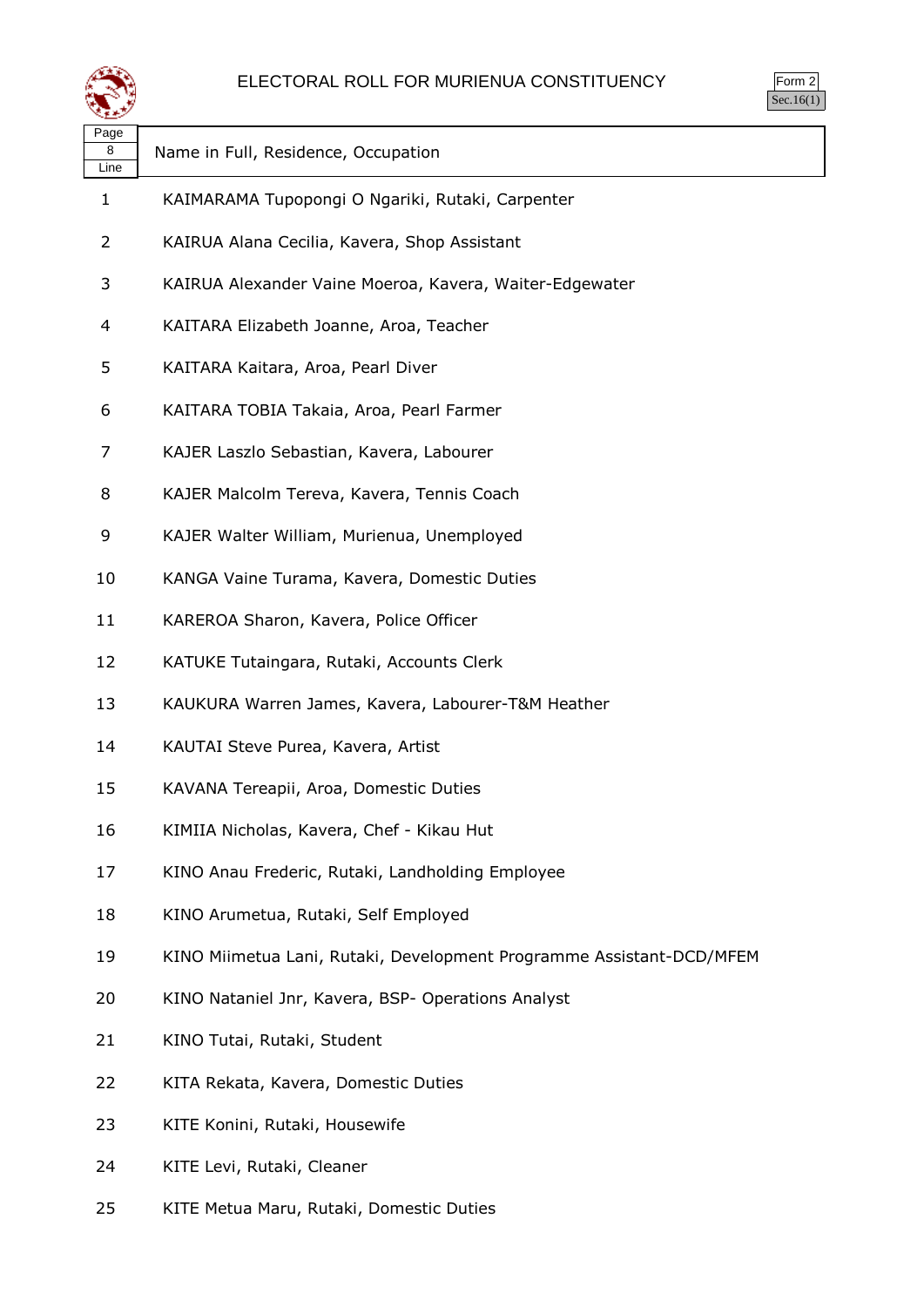

| orm |  |
|-----|--|
| v.  |  |

| ື້                |                                                         |
|-------------------|---------------------------------------------------------|
| Page<br>9<br>Line | Name in Full, Residence, Occupation                     |
| 1                 | KITE Viorangi, Rutaki, Waitress                         |
| $\overline{2}$    | KOIATU Memory Hareunu, Rutaki, Unemployed               |
| 3                 | KOTEKA Ngatia, Aroa, Self Employed                      |
| 4                 | KUMU Basile Tafi Foster, Rutaki, Driver/Sales Assistant |
| 5                 | KUMU Maria Roimata, Kavera, Retailer                    |
| 6                 | KUMU Te Vaine Mara Nuu, Rutaki, Housewife               |
| 7                 | KUMU Temarama, Rutaki, Waitress                         |
| 8                 | LAW Teupoko Tengere, Kavera, Home Duties                |
| 9                 | LEE CUMMINGS Tekura, Kavera, Domestic Duties            |
| 10                | LONGTIME Tuainekore-o-Tutai Mataroa, Rutaki, Butcher    |
| 11                | MACFARLANE Te Ama Benjamin Takau, Murienua, Student     |
| 12                | MAINE Ana Tepaeru, Aroa, Carver                         |
| 13                | MAIREROA Mary Grand, Murienua, Process Worker           |
| 14                | MAIREROA Vaine, Kavera, Domestic Duties                 |
| 15                | MAKA Aleena Stephanie, Kavera, Groundsman               |
| 16                | MAKAUA Aloiti, Rutaki, Housewife                        |
| 17                | MAKAUA Bwabwauta, Rutaki, Butchery Shop - Prime Foods   |
| 18                | MAKAUA Viriona, Aroa, CITC Supermarket                  |
| 19                | MANAVAIKAI Paul Rivao, Rutaki, Driver                   |
| 20                | MANAVAROA Matauia Vainetutai, Rutaki, Unemployed        |
| 21                | MANAVAROA Rangi, Rutaki, Self Employed                  |
| 22                | MANAVAROA Sonny, Rutaki, Self Employed                  |
| 23                | MANAVAROA Tereinga Tamaiva, Kavera, Shell Cleaner       |
| 24                | MAOATE Alfred Marcus, Rutaki, Builder                   |

MARE Alexander, Rutaki, Planter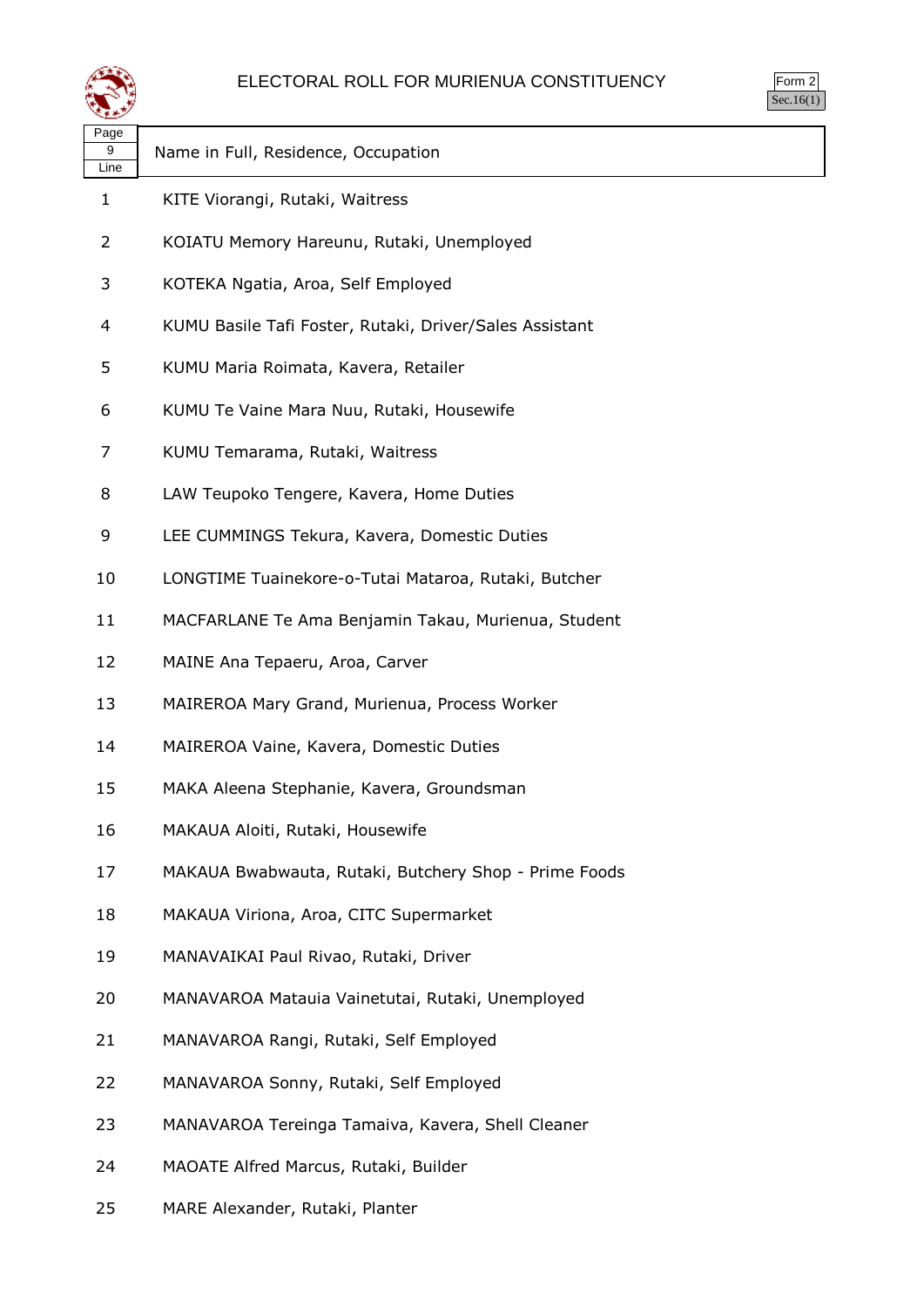

| Page<br>10<br>Line | Name in Full, Residence, Occupation                                          |
|--------------------|------------------------------------------------------------------------------|
| 1                  | MARE Bob Mareiti, Rutaki, Truck Driver                                       |
| 2                  | MARE Jack Morris, Rutaki, Storeman                                           |
| 3                  | MARE Jimmy, Kavera, Fisherman                                                |
| 4                  | MARE Koteka, Rutaki, Stay at home Mum                                        |
| 5                  | MARE Mataio, Rutaki, Chef                                                    |
| 6                  | MARE Taere, Kavera, Self Employed                                            |
| 7                  | MARE Tearoa, Rutaki, Occupation Not Stated                                   |
| 8                  | MARE Tere Junior, Kavera, Unemployed                                         |
| 9                  | MAREITI Elizabeth, Kavera, Housewife                                         |
| 10                 | MAREITI Peter, Kavera, Maintenance Worker - Frangi                           |
| 11                 | MARETA Rochelle Matakeu-O-Tangaroa Willis, Aroa, Student                     |
| 12                 | MARK Harry, Kavera, Groundsman                                               |
| 13                 | MARSTERS Alice, Kavera, Retired                                              |
| 14                 | MARSTERS Benioni, Rutaki, Sheet Metal Worker                                 |
| 15                 | MARSTERS Cleethorpes Edwards, Kavera, Sales Consultant                       |
| 16                 | MARSTERS Eirangi Metuatane Germaine, Kavera, Monitoring & Compliance Officer |
| 17                 | MARSTERS Guild-Tevaearai Kimi, Rutaki, Teacher Aide                          |
| 18                 | MARSTERS Joel Marere, Rutaki, Self Employed                                  |
| 19                 | MARSTERS John Dean Louis, Kavera, Planter                                    |
| 20                 | MARSTERS Joseph Junior, Kavera, Vodafone                                     |
| 21                 | MARSTERS Katherine, Rutaki, Cleaner                                          |
| 22                 | MARSTERS Orwell Tata, Kavera, Maintenance-Rarotongan Resort and Spa          |
| 23                 | MARSTERS Rakonn Leo, Rutaki, Not Stated                                      |
| 24                 | MARSTERS Stella-Hiti, Rutaki, Laboratory Officer                             |
|                    |                                                                              |

MARSTERS Tauariki Kelly, Kavera, Unemployed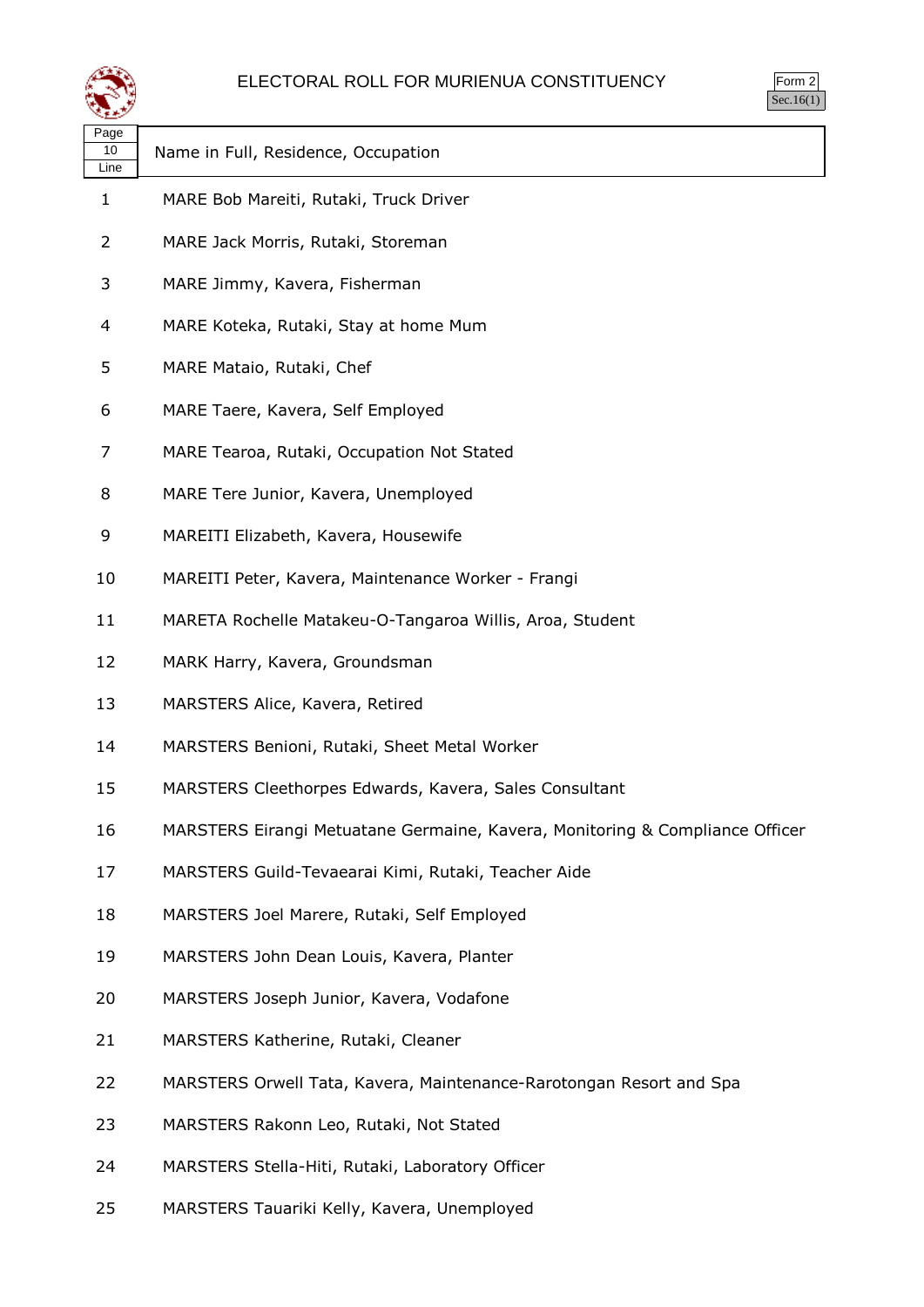

| ırm<br>г |  |
|----------|--|
|          |  |

| Name in Full, Residence, Occupation                                |
|--------------------------------------------------------------------|
| MARSTERS Tom John, Kavera, Queen's Representative                  |
| MARSTERS Tom Taylor, Aroa, Occupation Not Stated                   |
| MARSTERS Tuaine Elaine, Kavera, Accountant                         |
| MARSTERS Tupopongi, Rutaki, Programme and Research Officer         |
| MARTIN Miimetua Aue, Rutaki, Home Duties                           |
| MARURAI Tuapikepike, Rutaki, Domestic Duties                       |
| MATA Stella Kylie, Rutaki, Unemployed                              |
| MATAARA Bobby, Rutaki, Panelbeater                                 |
| MATAARA Maeva, Rutaki, Domestic Duties                             |
| MATAARA Miimetua, Rutaki, Builder                                  |
| MATAARA Ngametua Kevin, Rutaki, Operations                         |
| MATAARA Rairoa Gina, Rutaki, Housekeeping & Waitress               |
| MATAARA Tokoitu Anthony, Rutaki, Groundsman                        |
| MATAIO Darren Nooroa, Kavera, Unemployed                           |
| MATAIO Denise Kay-Lin, Kavera, Waitress                            |
| MATAIO Terry, Murienua, Welder                                     |
| MATANGI Junior Matangi, Murienua, Senior Radio HF Operator-BLUESKY |
| MATAROA Keutekarakia Nicholas, Aroa, Labourer                      |
| MATAROA Samuel, Aroa, Self employed                                |
| MATATA Deliza, Rutaki, Chef                                        |
| MATATA Glassie, Rutaki, Pharmacist                                 |
| MATATUA Annette, Kavera, Domestic Duties                           |
| MATE Mani Jeremiah, Kavera, Director-DCD                           |
| MATHESON Helen Maureen, Aroa, Accounts Clerk                       |
|                                                                    |

MATHESON Kenneth Stuart, Aroa, Education Administrator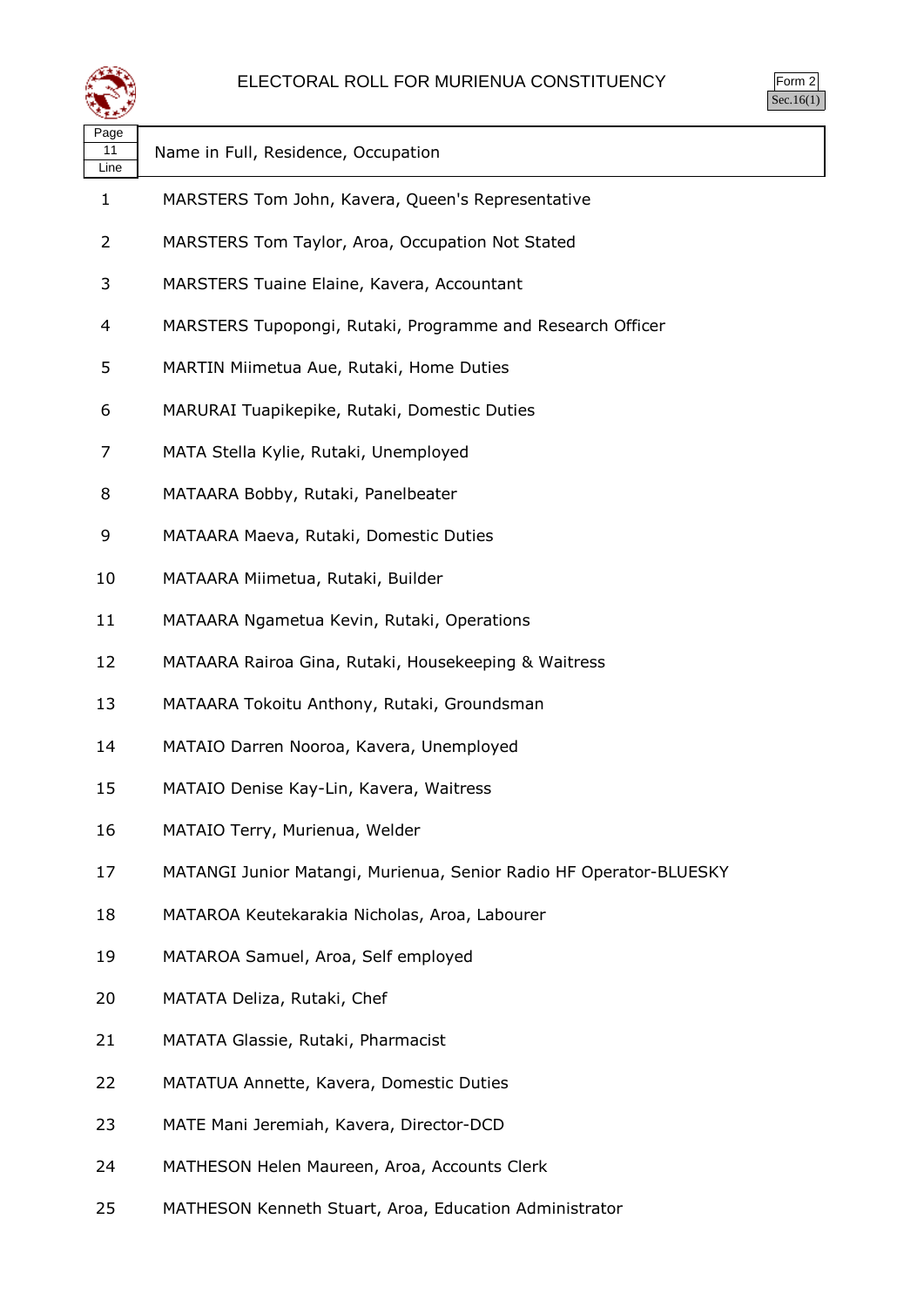

Form 2 Sec.16(1)

| Page<br>12<br>Line | Name in Full, Residence, Occupation                       |
|--------------------|-----------------------------------------------------------|
| 1                  | MAUAURI Orauamai Te Aroa O Te Atua, Rutaki, Unemployed    |
| 2                  | MAURANGI Claudean Moana, Kavera, Restaurant Attendant     |
| 3                  | MAURANGI ILES Rebecca, Kavera, Hospital Kitchen Manager   |
| 4                  | MCCOOL Lynette Joy, Aroa, Bank Officer                    |
| 5                  | MCDONALD Grace Tipora Judith, Kavera, Housewife           |
| 6                  | MCKINLEY Ngametuakore (Nana), Kavera, Director            |
| 7                  | MELLOR Janice, Kavera, Hotel Manager                      |
| 8                  | METUAKORE Ngatokorima Mamate, Aroa, Shop Assistant        |
| 9                  | METUARIKI Daniel, Rutaki, Unemployed                      |
| 10                 | METUARIKI Kura, Rutaki, Assistant Accountant              |
| 11                 | METUARIKI Renae, Rutaki, Unemployed                       |
| 12                 | METUARIKI Rosaleen, Rutaki, Sales Assistant/ Waitress     |
| 13                 | METUARIKI Rouru, Rutaki, Planter                          |
| 14                 | METUARIKI Trina Nadeen, Rutaki, F & B Supervisor CastAway |
| 15                 | MIDDLETON Julie Anne, Rutaki, Occupation Not Stated       |
| 16                 | MIRI Metuavaine Taua, Kavera, Planter                     |
| 17                 | MIRI Miri, Kavera, Planter                                |
| 18                 | MITCHELL Miha, Rutaki, Occupation Not Stated              |
| 19                 | MITCHELL Rima, Rutaki, Occupation Not Stated              |
| 20                 | MOEAU Kimiora, Kavera, Labourer                           |
| 21                 | MOEKORE Nooroa Patia, Kavera, Self Employed               |
| 22                 | MOKOTUPU Betty Annie, Rutaki, Housewife                   |
| 23                 | MOKOTUPU John Tetoa, Rutaki, Bus Driver                   |
| 24                 | MOKOTUPU Johnny John, Rutaki, Prison Administrator        |
|                    |                                                           |

MONGA Brian Gleeson, Kavera, Activities Officer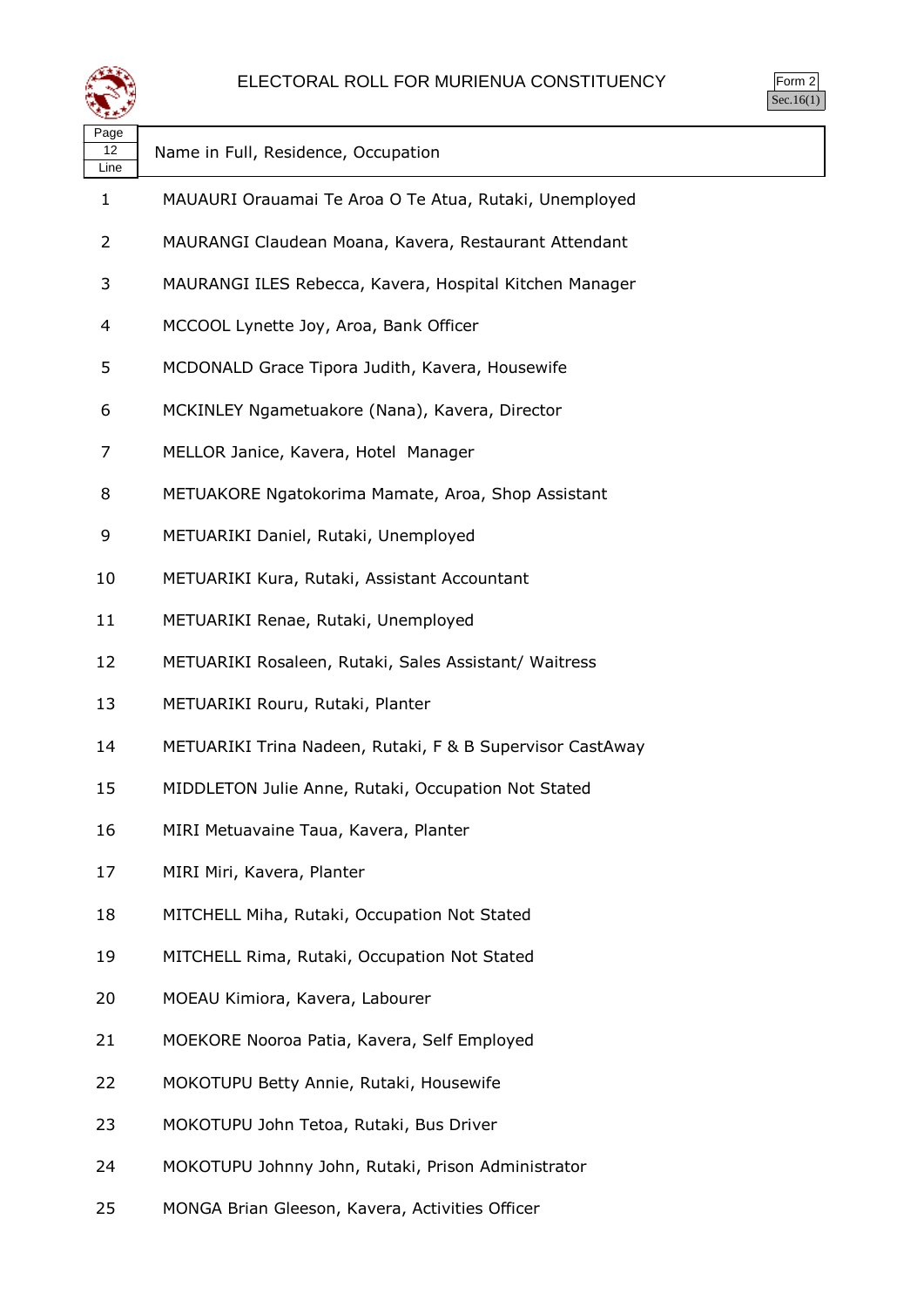

| Page<br>13<br>Line | Name in Full, Residence, Occupation                                           |
|--------------------|-------------------------------------------------------------------------------|
| 1                  | MUNOKOA Aana, Rutaki, Housewife                                               |
| $\overline{2}$     | MURARE Michael Daren, Kavera, Produce Supervisor CITC                         |
| 3                  | NAEA MAURANGI Tuakanakore-O-Kimiia Mataira, Kavera, Aborist and Production En |
| 4                  | NAPA Hina, Aroa, Volunteer of Jehovah's Witnesses                             |
| 5                  | NAPA Salamasina Nainoa Marie, Kavera, Shop Assistant                          |
| 6                  | NAPA Samuela Tiamarama, Kavera, Planter                                       |
| 7                  | NAPA Teariki, Aroa, IT Manager                                                |
| 8                  | NAPA IOAKIMO Ngapoko Rosie Tauei, Aroa, Ocean Fresh Fish Shop                 |
| 9                  | NAPARA Tihau Puna, Aroa, Student                                              |
| 10                 | NEAME Joshua Robert Jon, Aroa, Self Employed Carpenter                        |
| 11                 | NGAERUAITI John Moeroa Jnr, Aroa, Hospitality                                 |
| 12                 | NGAERUAITI Metuamoeroa M., Aroa, Operator, T & M Heather                      |
| 13                 | NGAIORAE Nelson Tangataakakoromaki, Kavera, Public Health Officer             |
| 14                 | NGAMATA Iokopeta Mary, Aroa, Student                                          |
| 15                 | NGAMETUA Toruariki Miri, Rutaki, Builder                                      |
| 16                 | NGANU Metuangaro Rosa, Rutaki, Waitress                                       |
| 17                 | NGAOA Junior Miringa Tukurangi, Rutaki, Mechanic                              |
| 18                 | NGARUPE Veronica Teokotai, Kavera, Domestic Duties                            |
| 19                 | NGATAE Ngatae Pota, Rutaki, Labourer                                          |
| 20                 | NGATAE Philomena Mireka, Rutaki, Cleaner                                      |
| 21                 | NGATI Kairia Thomas, Rutaki, Labourer                                         |
| 22                 | NGATOKORUA Nooroa Teau, Kavera, Sunset Resort                                 |
| 23                 | NGATUPUNA Tangatatutai, Rutaki, Raro Plumbing                                 |
| 24                 | NICHOLAS Tiare-Renee, Kavera, Fisheries Officer                               |

NIKORO Koiatu, Kavera, Retired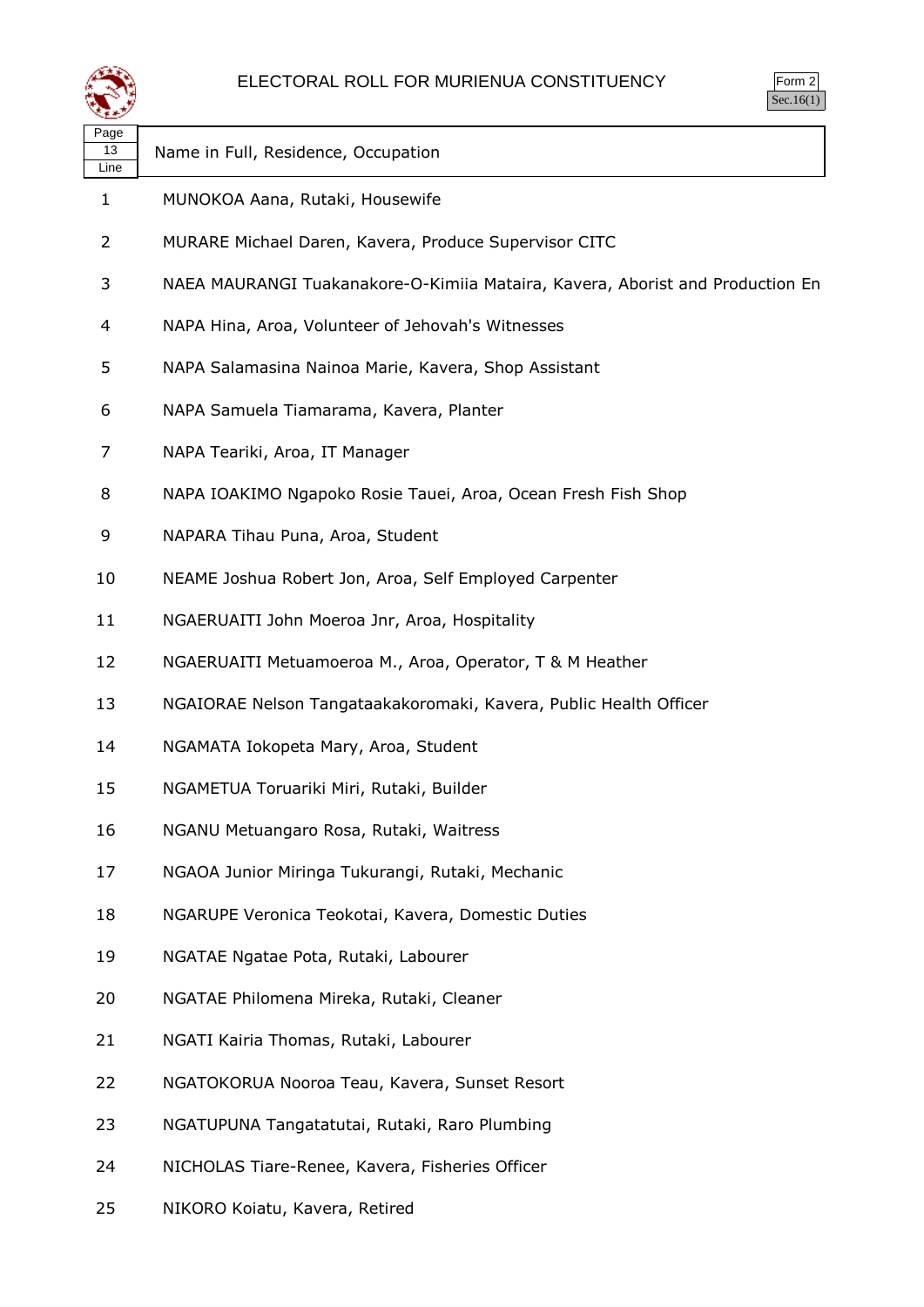

| Page<br>14<br>Line | Name in Full, Residence, Occupation                          |
|--------------------|--------------------------------------------------------------|
| 1                  | NIKORO Narii, Aroa, Domestic Duties                          |
| 2                  | NIXON Robert, Aroa, Librarian                                |
| 3                  | NOOAPII Tipene, Aroa, Sewer                                  |
| 4                  | NOOROA Kathryn Mary, Rutaki, Primary School Teacher          |
| 5                  | NOOROA Mata, Rutaki, Self employed                           |
| 6                  | NOOROA Mata Ataera John Tumaka Craven, Rutaki, Self Employed |
| 7                  | NOOROA Tamatoa Tokoa, Rutaki, Student                        |
| 8                  | NOOROA Teau, Kavera, Builder                                 |
| 9                  | NOOROA TEAU Ngatokorua, Murienua, Laundry worker             |
| 10                 | NURHAYATI Adinda, Aroa, General Manager                      |
| 11                 | OBEDA Terepai, Kavera, Probation Officer                     |
| 12                 | OLLIVER Alan Mark, Rutaki, Teacher                           |
| 13                 | OPO Kasio Joeli, Kavera, Kitchenhand                         |
| 14                 | OPO Leah Lietera, Kavera, Housekeeping                       |
| 15                 | OPO Liaro Lee, Kavera, Baker                                 |
| 16                 | OPO Tutana, Kavera, Pensioner                                |
| 17                 | PAERAU Hewett, Rutaki, Recycling Ministry                    |
| 18                 | PAERAU Katherine Taeau, Rutaki, Home Duties                  |
| 19                 | PAERAU Teokotai, Rutaki, Builder - T&M Heather               |
| 20                 | PAIO Apaina, Rutaki, Bartender                               |
| 21                 | PAITI Andrew Ka, Kavera, Information Management              |
| 22                 | PAITI Sharee Marion, Kavera, IT Manager                      |
| 23                 | PARAITA Tenioi, Aroa, Housewife                              |
|                    |                                                              |

- PAREANGA Tuarongo Jeremiah Carlos, Kavera, Domestic
- PARURU Tuakana, Kavera, Housekeeping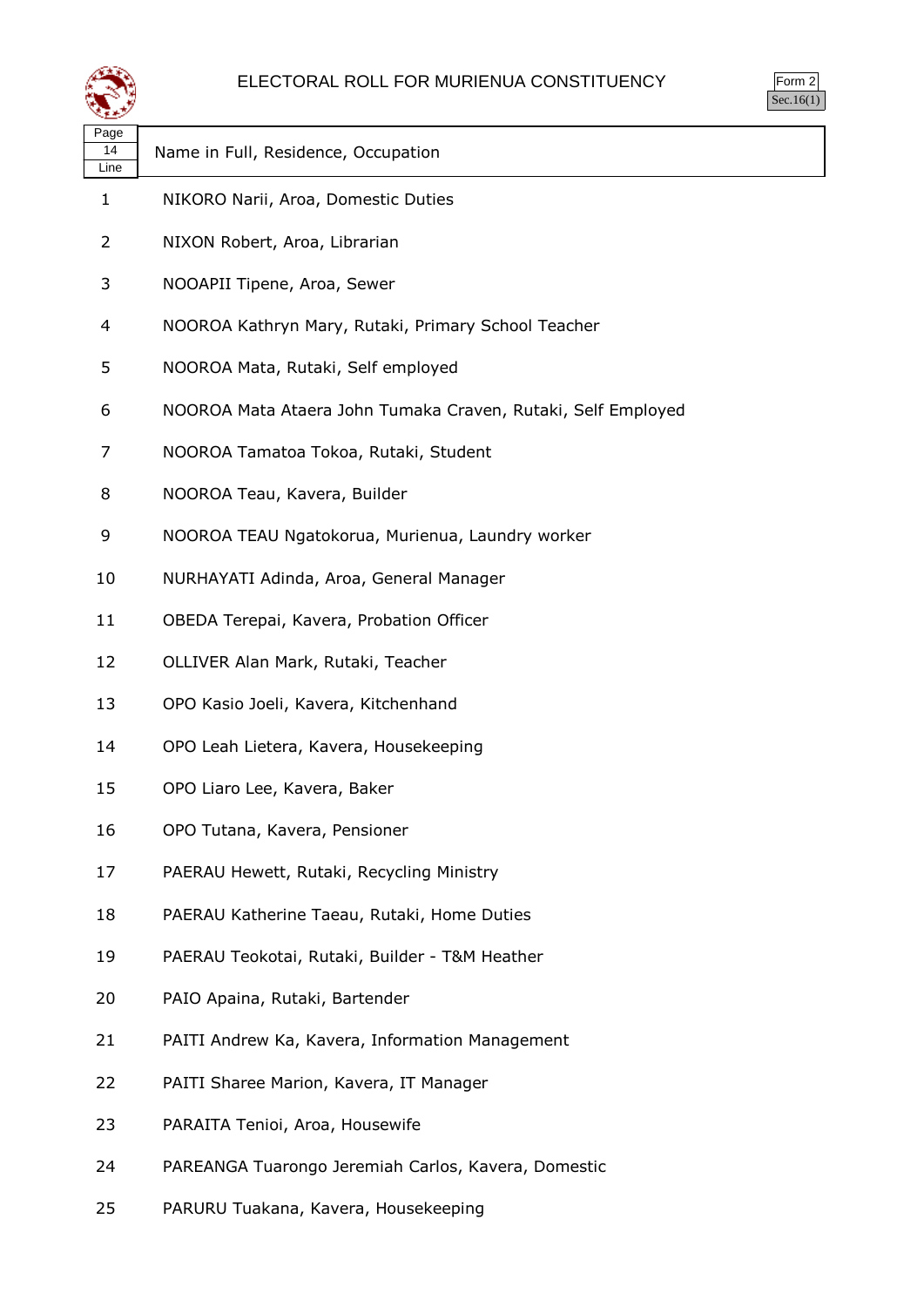

| orm |  |
|-----|--|
| v.  |  |

| لتستعيثا           | DCC.10(1)                                                                     |
|--------------------|-------------------------------------------------------------------------------|
| Page<br>15<br>Line | Name in Full, Residence, Occupation                                           |
| $\mathbf{1}$       | PATIA Seleena Moana, Rutaki, Stay At Home Mum                                 |
| 2                  | PATIA Terangi Matuatini, Rutaki, Assistant                                    |
| 3                  | PAUKA Pativai, Aroa, Prison Warden                                            |
| 4                  | PEKEPO Fiona Catherine, Aroa, Office Manager                                  |
| 5                  | PEKEPO Tetini Ioaba, Aroa, Artist                                             |
| 6                  | PENNO Ivan, Kavera, Plasterer                                                 |
| 7                  | PENNO Troy, Rutaki, Plasterer                                                 |
| 8                  | PENNO Zane Ivan Arnold, Rutaki, Builder                                       |
| 9                  | PENNYCOOK Teariki William, Rutaki, Director                                   |
| 10                 | PENNYCOOK Tehira O Tepokai Sarah Makea, Rutaki, Accountant Intern-SCO Raroton |
| 11                 | PENNYCOOK-MAKEA Gaynor Jean Elizabeth, Rutaki, Travel Agent                   |
| 12                 | PEPE Munokoatea Junior, Murienua, Not Stated                                  |
| 13                 | PERE Mariana Danielle, Kavera, Service Receptionist                           |
| 14                 | PERE Patricia, Kavera, Housewife                                              |
| 15                 | PERE Tutai O-Marama-Maao-Tino, Kavera, Pastor - Apostolic Church              |
| 16                 | PETERS Luisa, Kavera, Secretary                                               |
| 17                 | PETERS Phillis Tetuanui, Kavera, Stay At Home Mum                             |
| 18                 | PEYROUX Puretu Jeanne Ami, Rutaki, Waitress                                   |
| 19                 | PIHEMA Tungane Taylor Bethany, Kavera, Retalier                               |
| 20                 | PIHO Taunganui Apii, Rutaki, Customer Services-Air Nz                         |
| 21                 | PIRANGI Teuira Emma Patricia, Rutaki, Manager                                 |
| 22                 | PITOMAKI Rangi-Turuturu, Aroa, Pensioner                                      |
| 23                 | PITOMAKI Rave Ngatokorua, Aroa, Self employed                                 |
| 24                 | PORTER Brett, Kavera, Co. Director                                            |

PORTER Cavelle, Kavera, Co. Director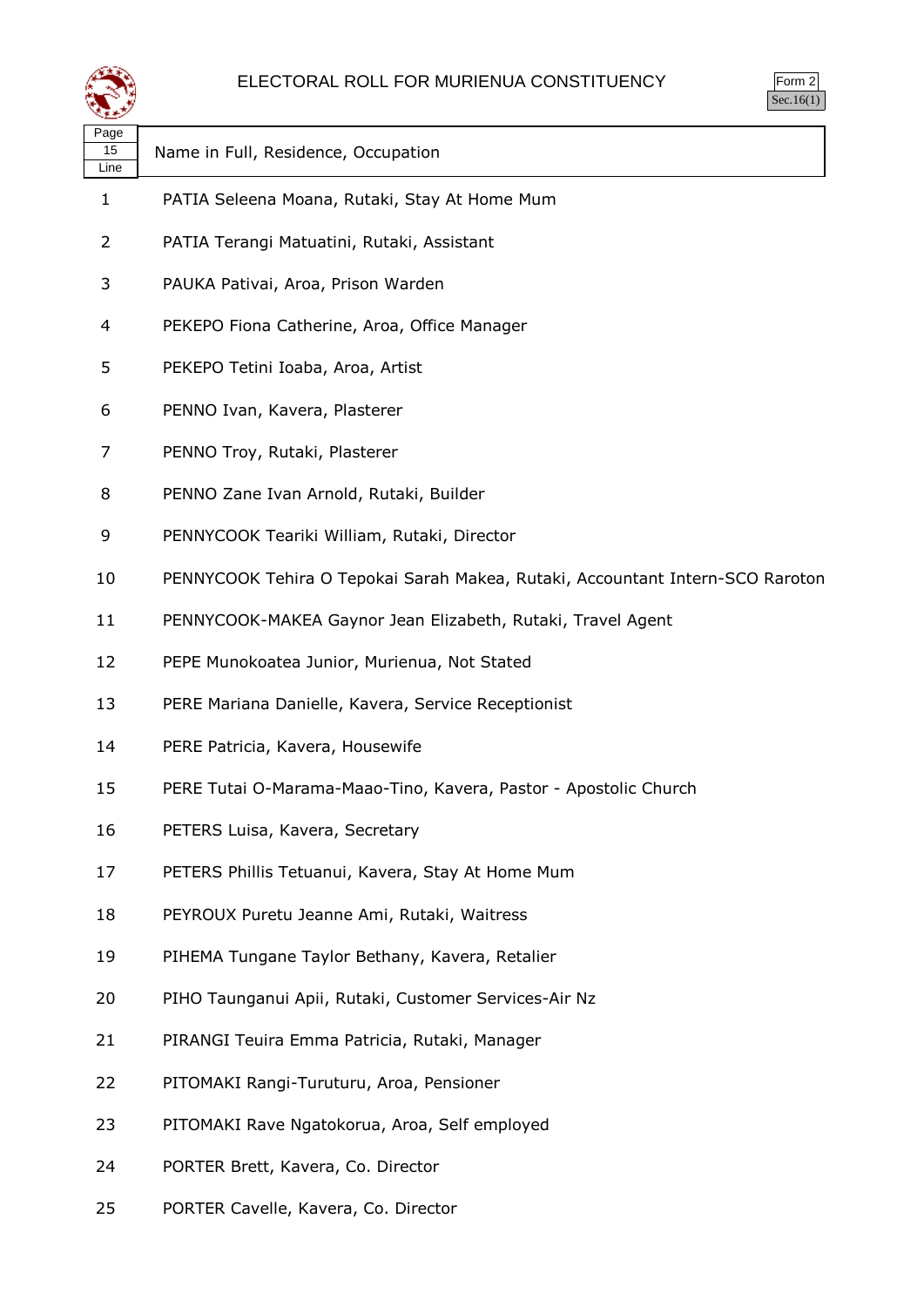

Form 2  $\overline{\text{Sec.16}(1)}$ 

| Page<br>16<br>Line | Name in Full, Residence, Occupation                         |
|--------------------|-------------------------------------------------------------|
| 1                  | PORTER Winton Tinorua-i-Avaiki Tarquin, Kavera, Student     |
| 2                  | POTORU Jason Harmas, Kavera, Tanker Driver                  |
| 3                  | PRICE Larry Charles, Aroa, Retired                          |
| 4                  | PRICE Ngaina Mareiti, Aroa, Retired                         |
| 5                  | PRINSEN Here Toreka, Rutaki, Domestic Duties                |
| 6                  | PUNUA Teremoana, Rutaki, Contractor                         |
| 7                  | PUREA Tareta Caroline Alice, Kavera, Office admin/ Waitress |
| 8                  | RAE Aramoho Ara, Rutaki, Care giver                         |
| 9                  | RAE Nooroa, Rutaki, Raro Plumbing                           |
| 10                 | RAE Rakitu Nooroa, Rutaki, Retired                          |
| 11                 | RAE Teremoana, Rutaki, Customer service                     |
| 12                 | RAEA Okotai Rongo, Kavera, Labourer                         |
| 13                 | RAEINA Moeroa Christine Matapapu, Rutaki, Waitress          |
| 14                 | RAEINA Raera Vaevaeongo, Rutaki, Housemaid                  |
| 15                 | RAEINA Tereapii, Rutaki, Housemaid-Rarotongan Hotel         |
| 16                 | RAINA Danny Teokotai Miimetua, Aroa, Self employed          |
| 17                 | RAINA Maurangi Paroro, Aroa, Director                       |
| 18                 | RAINA Tutai, Aroa, Shop Assistant                           |
| 19                 | RAKEI Tekura, Aroa, Inventory & Purchasing Supervisor-CITC  |
| 20                 | RANGIUIRA Donna, Aroa, Housewife                            |
| 21                 | RARERE Maria, Kavera, Domestic Duties                       |
| 22                 | RARERE Stuart Emanuel, Kavera, Unemployed                   |
| 23                 | RAWIRI Kylie Rangi-Atea, Rutaki, Primary School Teacher     |
| 24                 | REDDICK Steve D, Rutaki, Labourer                           |

REMUERA David, Aroa, Operator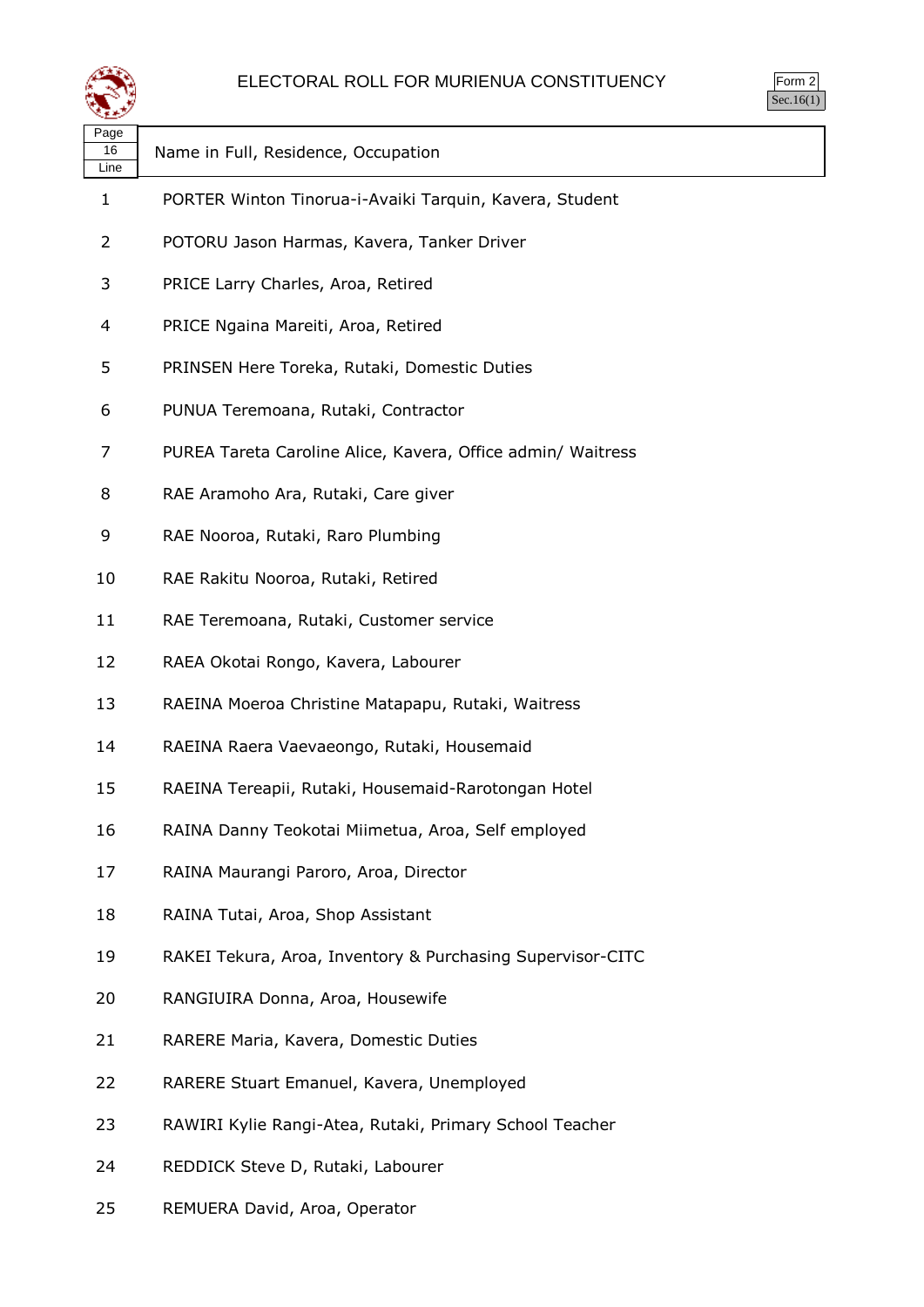

| orm<br>╭ |
|----------|
| ` 1      |

| Page<br>17<br>Line | Name in Full, Residence, Occupation                                      |
|--------------------|--------------------------------------------------------------------------|
| $\mathbf{1}$       | REMUERA Sarah Maria, Aroa, Waitress Supervisor                           |
| $\overline{2}$     | REMUERA Tapuatua, Aroa, Restaurant Supervisor                            |
| 3                  | RERE Belinda Rita, Kavera, Receptionist                                  |
| 4                  | RERE Mark, Kavera, Self employed                                         |
| 5                  | RIMA Emile William, Rutaki, Bartender                                    |
| 6                  | RIMA Tuangaru Jean, Kavera, Police Officer                               |
| 7                  | RINGIA Mareko Mark, Kavera, Maintenance                                  |
| 8                  | RINGIA Nga, Kavera, Groundsman                                           |
| 9                  | RINGIA Purotu Nooroa, Kavera, Housekeeping                               |
| 10                 | RITEA Harmon Tereapii, Kavera, Unemployed                                |
| 11                 | RITEA Iona Jo Sammy, Kavera, Housemaid                                   |
| 12                 | RITEA Ngametua, Kavera, Head Chef                                        |
| 13                 | ROBATI Metua Luchia, Murienua, Foreign Investment Officer                |
| 14                 | ROBATI Motire, Kavera, Self Employed                                     |
| 15                 | ROBATI Teokotai Moi, Kavera, Self Employed                               |
| 16                 | ROBATI Tetake, Kavera, Domestic Duties                                   |
| 17                 | ROBATI Ursula, Kavera, Unemployed                                        |
| 18                 | ROBERT June Ngaitamotu Tuamaki, Rutaki, Reservations Manager - Edgewater |
| 19                 | ROBINSON Mathew James, Rutaki, Pinter Maintenance                        |
| 20                 | ROI Teriitua, Kavera, Pensioner                                          |
| 21                 | RONGO Rauru, Kavera, Housewife                                           |
| 22                 | ROUS Justin Cole, Aroa, Accountant                                       |
| 23                 | ROUS Raymonde Allison, Aroa, Mother                                      |
| 24                 | ROWLEY Grant Peter, Aroa, Director                                       |
| 25                 | ROYAL Shontel, Rutaki, Domestic Duties                                   |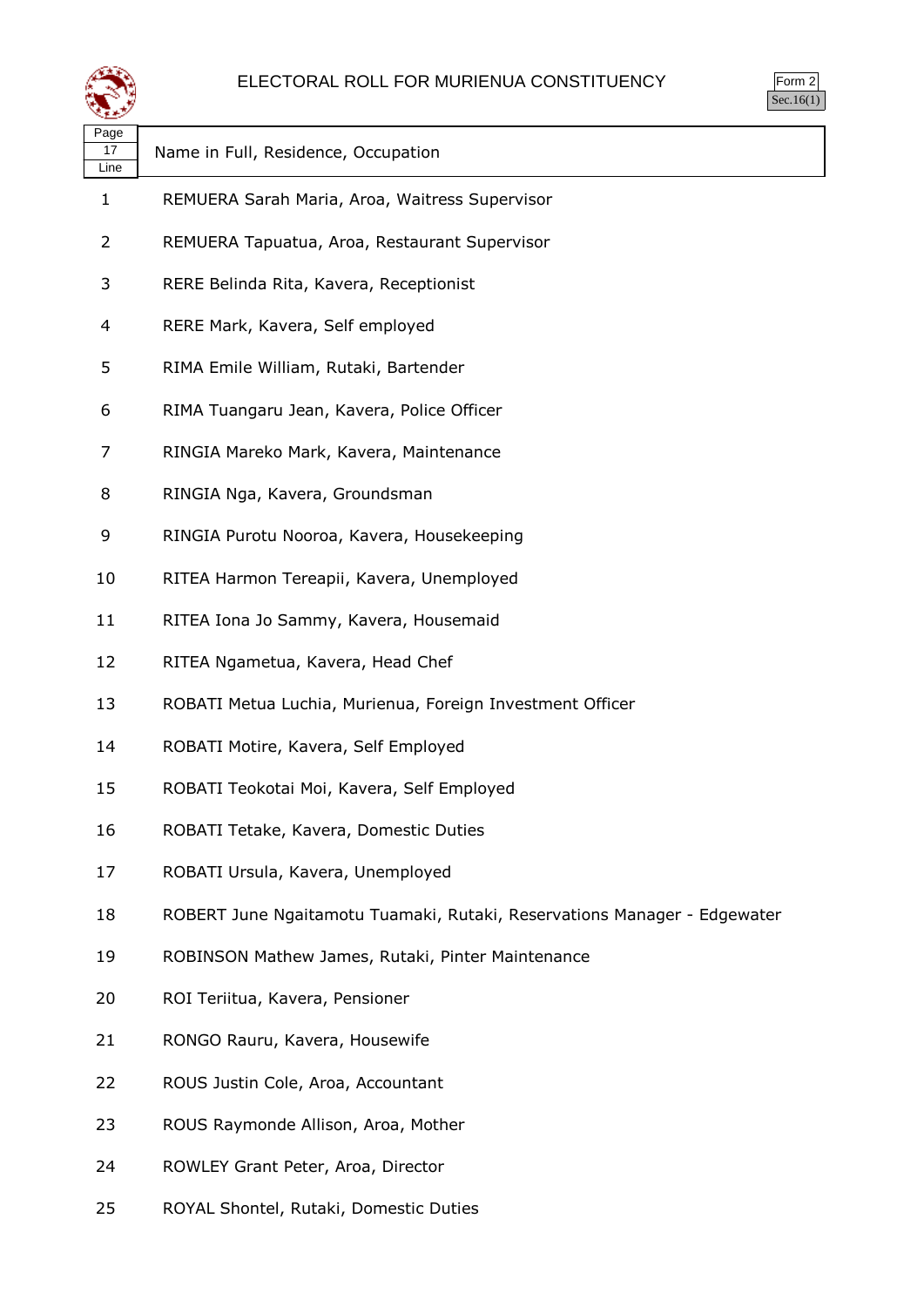

Form 2 Sec.16(1)

| Page<br>18<br>Line | Name in Full, Residence, Occupation                               |
|--------------------|-------------------------------------------------------------------|
| 1                  | SAFOTU Stevenson James, Aroa, Aircraft Service Person             |
| 2                  | SAMSON Louisa, Kavera, Finance Manager                            |
| 3                  | SAMUEL Maria A Rongo, Aroa, Product Assistant (Sales & marketing) |
| 4                  | SAMUEL Matatapu, Aroa, Retired                                    |
| 5                  | SAMUEL Moeroa, Rutaki, Domestic Duties                            |
| 6                  | SAMUEL Ruvea, Rutaki, Electrician                                 |
| 7                  | SAMUEL Teariki Taupiriroa, Aroa, Planter                          |
| 8                  | SAMUEL Teariki Taupiriroa Inangaro, Aroa, Student                 |
| 9                  | SAMUELA Kimberly Gloria, Rutaki, Advertising Representative       |
| 10                 | SAMUELA Lynnette Margaret, Aroa, Executive Director               |
| 11                 | SCHEEL Kurt Edward, Murienua, Managing Director                   |
| 12                 | SCOTT Cameron John, Kavera, Newspaper Editor                      |
| 13                 | SHAH Sheik Iqbal, Rutaki, Head Chef                               |
| 14                 | SIMONA Ngametua Moeroa, Rutaki, Car Groomer                       |
| 15                 | SIMONA-MARE Tutuevangelia Moeroa G., Rutaki, Clerk                |
| 16                 | SIMPSON Robert Thomas, Rutaki, Te Marae Ora (HPO)                 |
| 17                 | SIMPSON William, Aroa, Waiter                                     |
| 18                 | SMITH Ewan Francis, Aroa, Managing Director                       |
| 19                 | SMITH Fenny Veronica, Aroa, Housewife                             |
| 20                 | SOLOMON Derek Tauei, Aroa, Painter                                |
| 21                 | SOLOMON Greer Alma, Aroa, Domestic                                |
| 22                 | SOLOMON Krystle Lynne, Aroa, Waitress                             |
| 23                 | SOLOMON Raymond Emile, Kavera, Sign Writer                        |
| 24                 | SOLOMON Shaun Tauei Kofoed, Kavera, Sign Writter                  |
| 25                 | SOLOMON Tereapii, Aroa, Restaurant Manageress                     |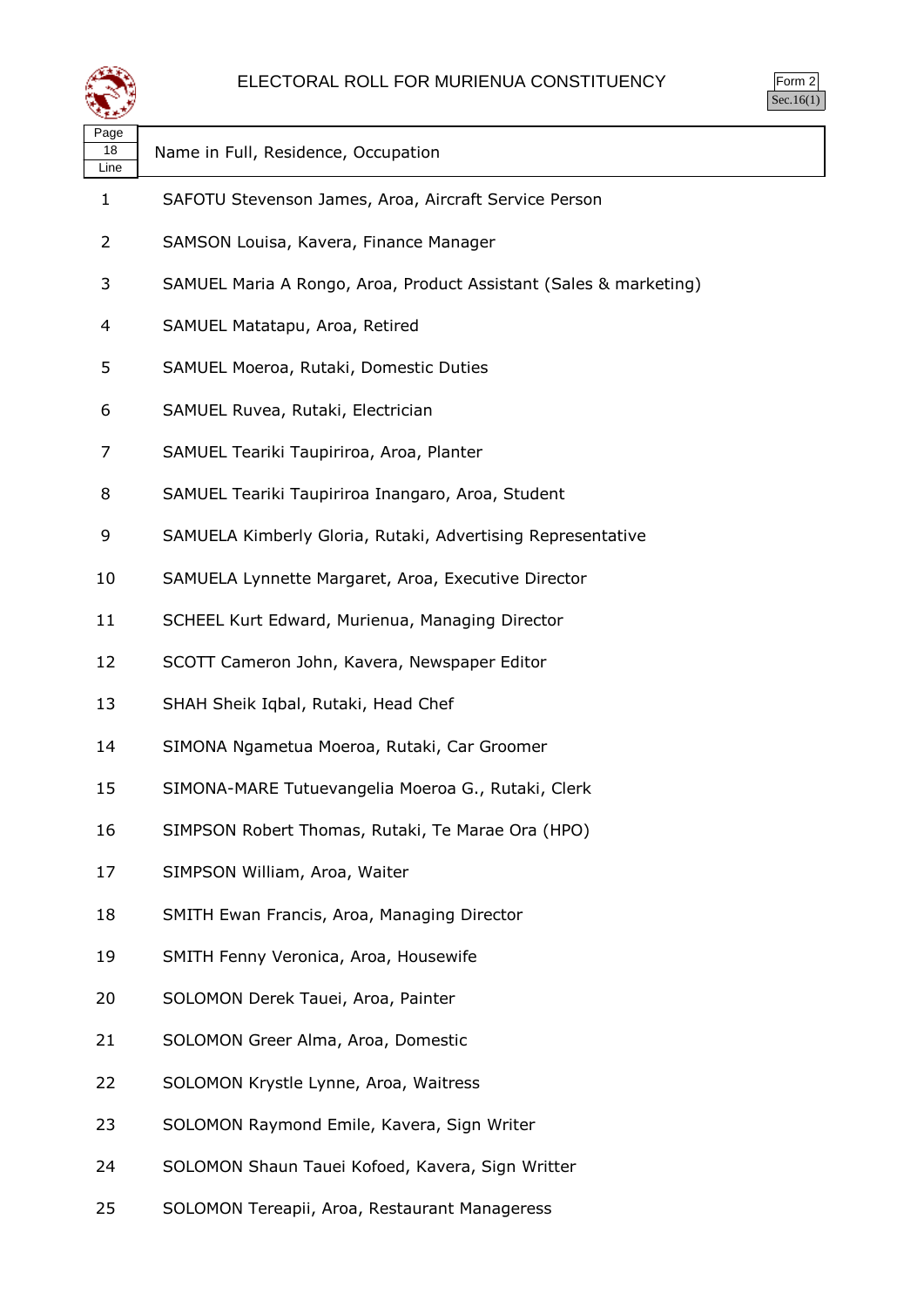

| $\sum_{i=1}^{n}$<br>↘ |  |
|-----------------------|--|
| $\cdot$ 1             |  |

| ∼                  |                                                                 |
|--------------------|-----------------------------------------------------------------|
| Page<br>19<br>Line | Name in Full, Residence, Occupation                             |
| 1                  | SRAN Helen, Kavera, TMO Kitchenhand                             |
| 2                  | STRICKLAND Benjamin, Kavera, Carpenter                          |
| 3                  | STRICKLAND Howard Tairiata, Kavera, Manager                     |
| 4                  | STRICKLAND Jeffrey Peter, Rutaki, Labourer                      |
| 5                  | STRICKLAND Marie Susan, Rutaki, Café Supervisor                 |
| 6                  | STRICKLAND Memory, Rutaki, Housewife                            |
| 7                  | STUSKY Sabrina Helen, Kavera, Student Nurse                     |
| 8                  | TAAE Miimetua, Rutaki, Housewife                                |
| 9                  | TAANA Nooroa, Aroa, Housewife                                   |
| 10                 | TAERE Aereau Benjamin, Rutaki, Kitchen Hand                     |
| 11                 | TAERE Ngatupuna, Rutaki, Unemployed                             |
| 12                 | TAI Nooroa Christian, Kavera, Planter                           |
| 13                 | TAIO Ana Memory Moana Augustina, Kavera, Administration Officer |
| 14                 | TAIO Eshan Papeha Tutai Ahsin, Aroa, Tour Guide                 |
| 15                 | TAIO Eugene Ngametua Teremoana, Kavera, Manager                 |
| 16                 | TAIO Fofoga Louise, Kavera, Housewife                           |
| 17                 | TAIO Josia Teremoana, Kavera, Pilot                             |
| 18                 | TAIO Marie Teuira, Kavera, Human Resources Manager              |
| 19                 | TAIO Mary, Kavera, Student                                      |
| 20                 | TAIO Mona Louisa, Kavera, Trade & Marketing Officer             |
| 21                 | TAIO Terangi Moeroa-O-Mana Lana Ahsin, Aroa, Student            |
| 22                 | TAIO Tuvaine, Kavera, Student                                   |
| 23                 | TAIRI Kereteki, Kavera, Operator                                |
| 24                 | TAIRI Marah Marvin, Aroa, Cook Islands Maritime Officer         |

TAIRI Norma Tetuilani, Kavera, Receptionist - Rarotonga Hospital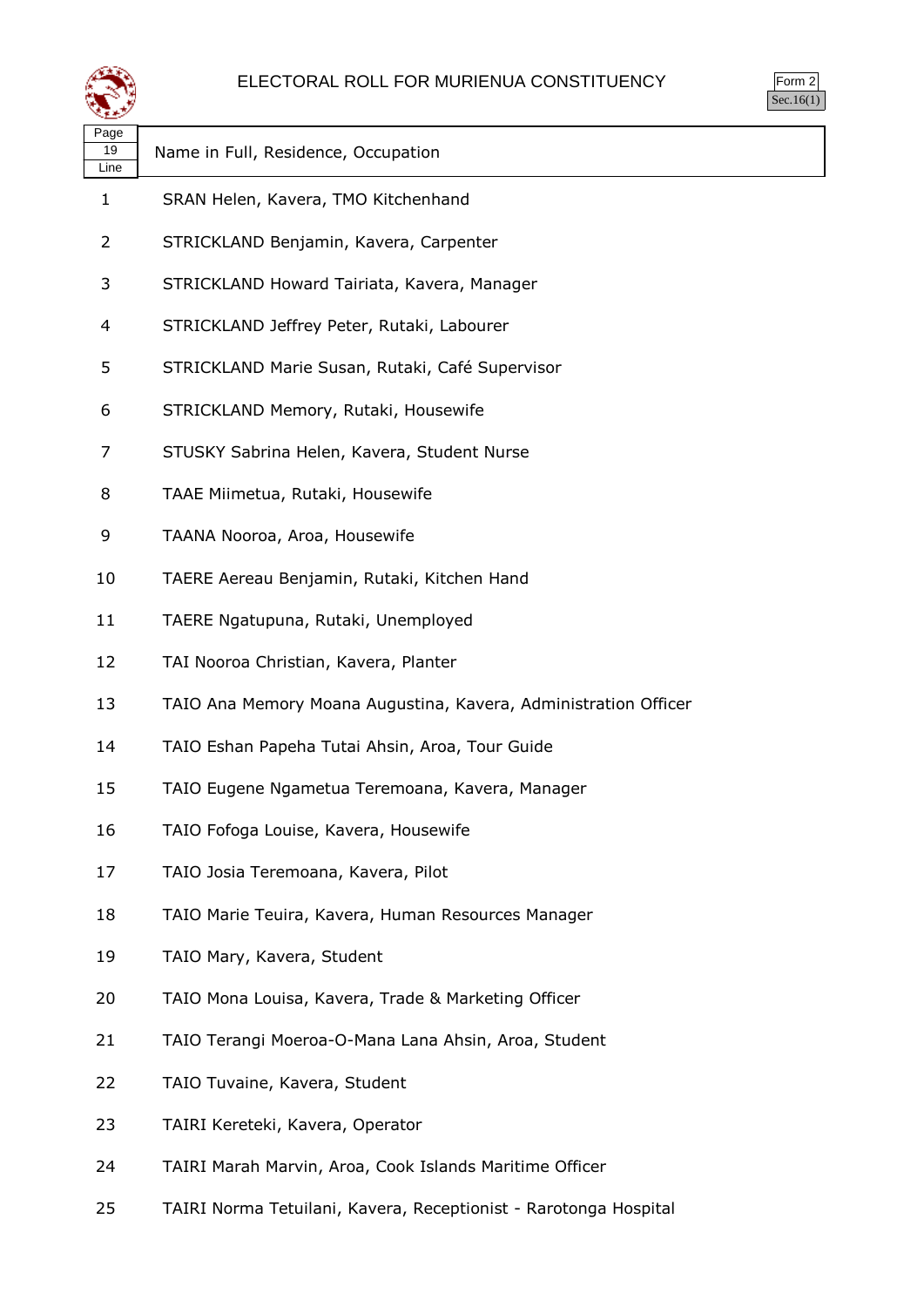

| ٬rm<br>×, |
|-----------|
|           |

| ∼<br>Page<br>20<br>Line | Name in Full, Residence, Occupation                                      |
|-------------------------|--------------------------------------------------------------------------|
| $\mathbf{1}$            | TAIRI Rangi, Kavera, Registered Nurse                                    |
| 2                       | TAIRI Takili Talagi, Murienua, Agriculture Officer                       |
| 3                       | TAIRI Teaumere Maryanne, Kavera, Student                                 |
| 4                       | TAIRI Teinangaro, Aroa, Student                                          |
| 5                       | TAIRI Teumere, Kavera, Housewife                                         |
| 6                       | TAIRI Vaike, Kavera, Brewer                                              |
| 7                       | TAIRI-GLASSIE Tuiarongo Rima, Kavera, Domestic Duties                    |
| 8                       | TAIVAIRANGA Elizabeth Susie, Aroa, Manageress                            |
| 9                       | TAIVAIRANGA John, Aroa, Stay at Home                                     |
| 10                      | TAIVAIRANGA Lizzellia Rachael, Aroa, Help Desk, Customer Service Bluesky |
| 11                      | TAIVAIRANGA Peter Turia, Aroa, Public Servant                            |
| 12                      | TAKAIRANGI Daphne Tearoa, Kavera, Supervisor                             |
| 13                      | TAKAIRANGI Judanione Mata, Kavera, Truck driver (CITC)                   |
| 14                      | TAKAIRANGI Junior Mata, Kavera, Supervisor                               |
| 15                      | TAKAVE Matapurotu, Rutaki, Housemaid                                     |
| 16                      | TAKAVE Tearii, Rutaki, Triad - Delivery                                  |
| 17                      | TAKAVE Tereapii, Rutaki, Cleaner                                         |
| 18                      | TAMA Dean, Rutaki, Chef                                                  |
| 19                      | TAMA Juliana, Aroa, Occupation Not Stated                                |
| 20                      | TAMA Matamanea, Kavera, Domestic Duties                                  |
| 21                      | TAMA TETAVA Tepine, Aroa, Labourer                                       |
| 22                      | TAMAHUNU Maku, Aroa, Gardener                                            |
| 23                      | TAMARANGI Evanna Koteka, Rutaki, Unemployed                              |
| 24                      | TAMARANGI Nahea, Rutaki, Housewife                                       |

TAMARANGI Paura Shanghai, Rutaki, Data Processor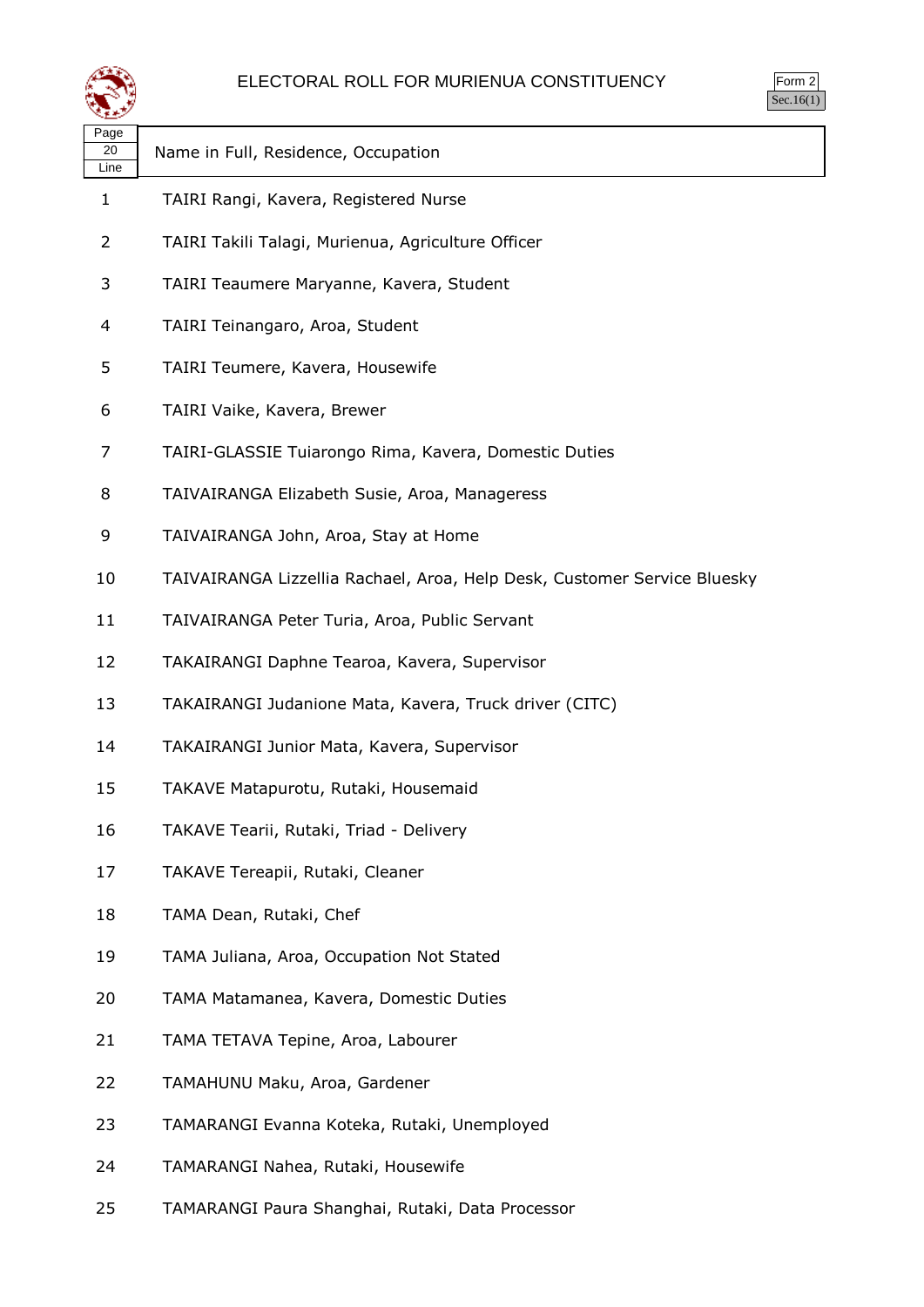

| $\sum_{i=1}^{n}$<br>↘ |  |
|-----------------------|--|
| $\cdot$ 1             |  |

| ∽                  |                                                       |
|--------------------|-------------------------------------------------------|
| Page<br>21<br>Line | Name in Full, Residence, Occupation                   |
| $\mathbf 1$        | TAMARANGI Steven Julies, Rutaki, Delivery Person      |
| 2                  | TAMARANGI Tamarangi, Rutaki, Planter                  |
| 3                  | TAMARANGI Tunupopo, Rutaki, Ramp                      |
| 4                  | TAMARANGI Vaiana, Rutaki, Housemaid                   |
| 5                  | TAMARINO Alicia, Aroa, Administration Officer         |
| 6                  | TANGA Henry, Rutaki, TE MARAE ORA-Health Inspector    |
| 7                  | TANGA Vaineaue Turi, Kavera, Housekeeping             |
| 8                  | TANGAROA Samuel, Rutaki, Sales Representative         |
| 9                  | TANGATAPOTO Memory, Rutaki, Adam's Pizza Delivery     |
| 10                 | TANGATAPOTO Tetuariki, Rutaki, Chef                   |
| 11                 | TANGATATAIA Vavia Junior, Kavera, Environment Officer |
| 12                 | TANGIANAU Otheniel, Rutaki, Chief Executive Officer   |
| 13                 | TANGIANAU Teupokoenua Okotai, Rutaki, Sales Manager   |
| 14                 | TANGIMETUA Sonny, Kavera, Groundsman                  |
| 15                 | TANGIMETUA Tunganekore Nane, Kavera, Waitress         |
| 16                 | TANGIPI Makirere, Kavera, Operator                    |
| 17                 | TAOKIA Keziah Ngapoko, Rutaki, Assistant Manager      |
| 18                 | TAORO Anne Tuvaine, Murienua, Project Manager         |
| 19                 | TAORO Tungane Okotai, Aroa, Sales Rep                 |
| 20                 | TAPENA Joseph Numanga, Kavera, Student                |
| 21                 | TAPENA Ngatama Junior, Kavera, Warehouse Dispatch     |
| 22                 | TAPENA Teuira Cintianna, Kavera, Statistics Clerk     |
| 23                 | TAPUTOA Memory Vaine, Rutaki, Operator                |
| 24                 | TAPUTOA Topa, Rutaki, Activities Officer              |

TARA Arere, Rutaki, Tour guide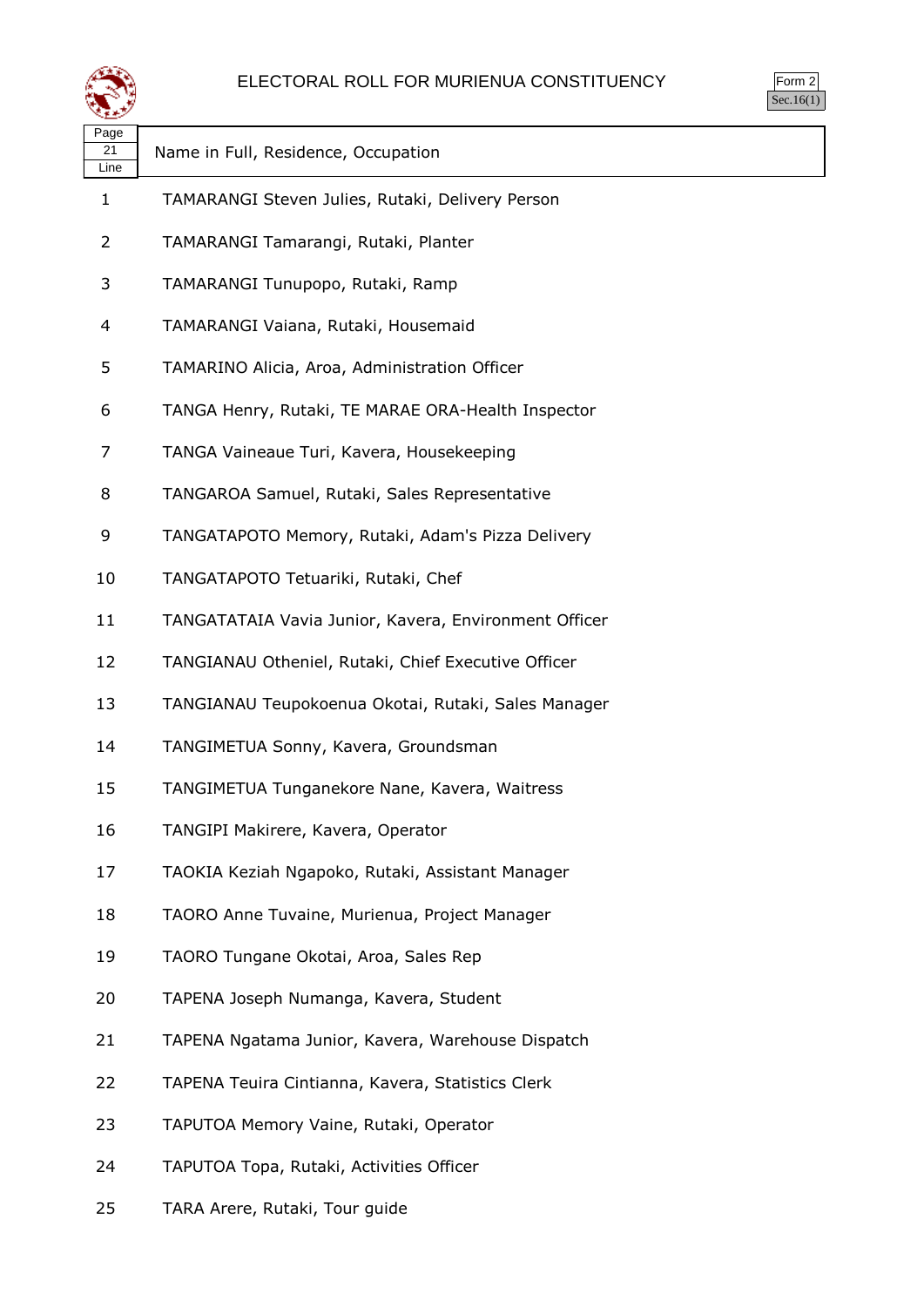

| حصو                |                                                              |
|--------------------|--------------------------------------------------------------|
| Page<br>22<br>Line | Name in Full, Residence, Occupation                          |
| 1                  | TARAEKA Mama Pohue Tokorua, Aroa, Housewife                  |
| $\overline{2}$     | TARAI Ngatokorua, Aroa, Planter                              |
| 3                  | TARAI Ngatokorua, Kavera, Driver                             |
| 4                  | TARAI Ngatokotoru, Aroa, Planter                             |
| 5                  | TARAI Polycarp, Aroa, Self Employed                          |
| 6                  | TARAI Theresa Ake, Rutaki, Housewife                         |
| 7                  | TARE Ganita Metua, Kavera, Housekeeping                      |
| 8                  | TARINGA Lybian, Aroa, Occupation Not Stated                  |
| 9                  | TARINGA Miriama, Aroa, Teacher Aide                          |
| 10                 | TARU Jeannette- Patricia Mennia Lydianna, Aroa, House Keeper |
| 11                 | TARU Kanoa Cuthers, Aroa, Tour Guide                         |
| 12                 | TARU Mataatua, Aroa, Truck Driver                            |
| 13                 | TARU Teariki Teavae, Rutaki, Retired                         |
| 14                 | TARU KOTEKA Rangi, Aroa, Housekeeping                        |
| 15                 | TATAKURA Myra Atakura, Aroa, Receptionist                    |
| 16                 | TAUAKUME Kaiti Te-Ra-O-Paariki II, Kavera, Public Servant    |
| 17                 | TAUAKUME Papa-Tau, Murienua, Hospital Administrator          |
| 18                 | TAURAA Reeves Tokoa, Rutaki, Car Groomer                     |
| 19                 | TAVIONI Henry Wichman, Aroa, Retired                         |
| 20                 | TAVIONI Sharon Lee, Aroa, Self Employed                      |
| 21                 | TEAITAO Rako Ake, Aroa, Housekeeping                         |
| 22                 | TEAMA Nooroa Omapi, Rutaki, Builder                          |
| 23                 | TEARAITOA Teautupu, Kavera, No Occupation                    |
| 24                 | TEARIKI Naomi, Rutaki, Front Office Reservations             |
| 25                 | TEATA Tuapikepike, Rutaki, Occupation Not Stated             |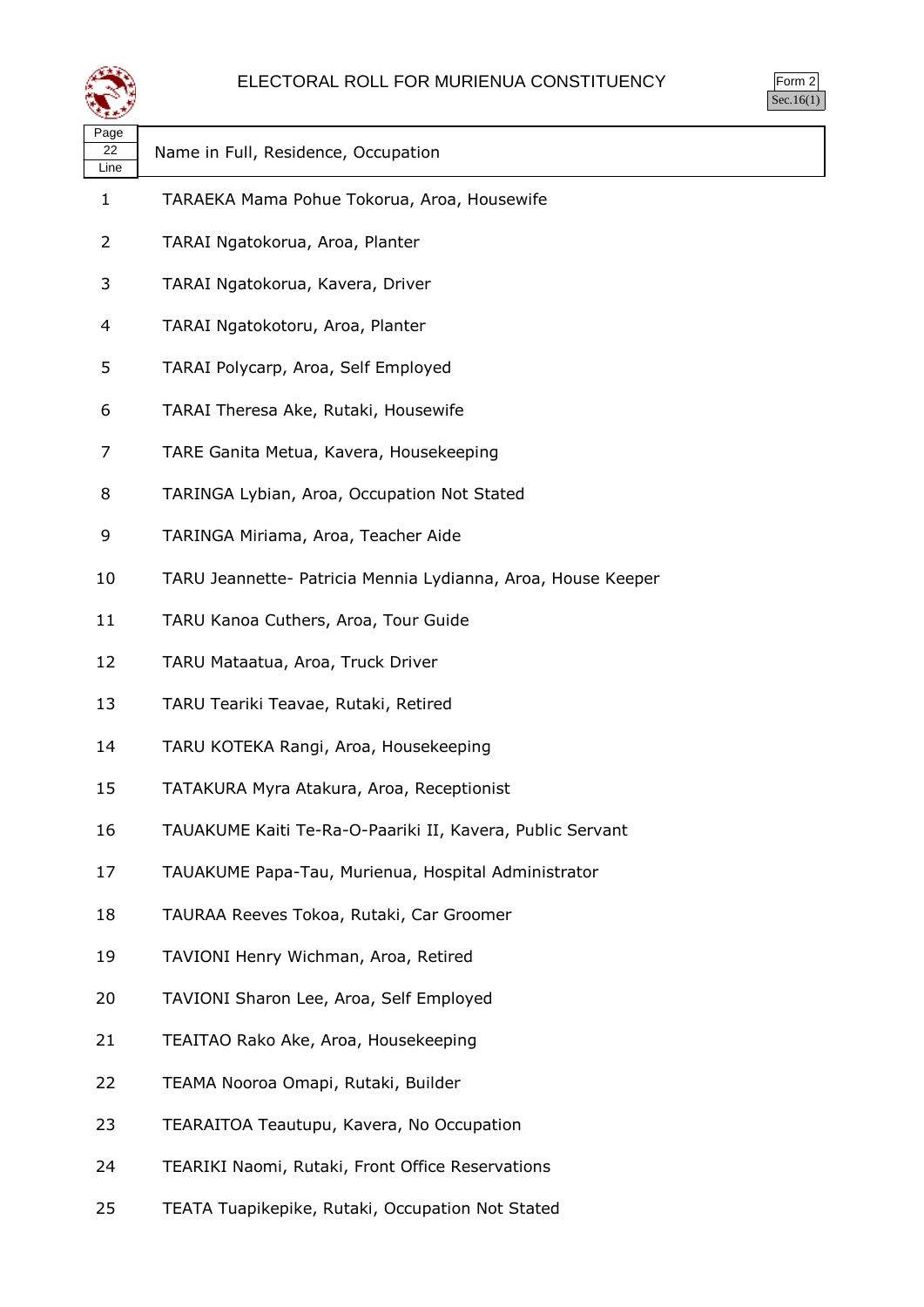

| orm<br>╭ |
|----------|
| ` 1      |

| فتعقب      |                                                                 | 22.1 |
|------------|-----------------------------------------------------------------|------|
| Page<br>23 |                                                                 |      |
| Line       | Name in Full, Residence, Occupation                             |      |
| 1          | TEAU Bronson Ipukarea, Kavera, Builder                          |      |
| 2          | TEAU Dion Jarrett, Kavera, Chef                                 |      |
| 3          | TEAU Linda, Kavera, Housewife                                   |      |
| 4          | TEAU Nicole Diarna, Kavera, Unemployed                          |      |
| 5          | TEAU Ravenga, Kavera, Builder                                   |      |
| 6          | TEAU Tiliana Teremoana-Tunui, Kavera, Cashier, Waitress         |      |
| 7          | TEAU Tuakura Jnr, Rutaki, Planter                               |      |
| 8          | TEAURIMA Flora, Aroa, Bank Officer                              |      |
| 9          | TEAURIMA Mia, Kavera, Project Coordinator                       |      |
| 10         | TEAURIMA Noeline Tehei, Kavera, Tax Officer                     |      |
| 11         | TEAURIMA Shaun George, Kavera, OPM ICT Intern                   |      |
| 12         | TEAURIMA Tamaine Kaline Malera Terito, Kavera, Graphic Designer |      |
| 13         | TEI Mummy, Rutaki, Bartender                                    |      |
| 14         | TEINAKITAMA Puna Junior, Kavera, Occupation Not Stated          |      |
| 15         | TEIO Arii, Kavera, Retired                                      |      |
| 16         | TEIO Rua, Kavera, House wife                                    |      |
| 17         | TEIO - INGAUA Nooroa-O-Tekura, Kavera, Teacher                  |      |
| 18         | TEIRI George, Rutaki, Drainlayer                                |      |
| 19         | TEITI John Cuthers, Rutaki, Radio technician                    |      |
| 20         | TEITI Margaret Tangianau, Rutaki, Computer Operator             |      |
| 21         | TEPA Louisa, Rutaki, Domestic Duties                            |      |
| 22         | TERAITOA Teau Tupu, Kavera, Unemployed                          |      |
| 23         | TEREAPII Kurataunga, Rutaki, Unemployed                         |      |
| 24         | TEREAPII Tangitamaiti, Rutaki, Director Renewable Energy        |      |

TEREAPII Timarua Manga, Rutaki, Groundman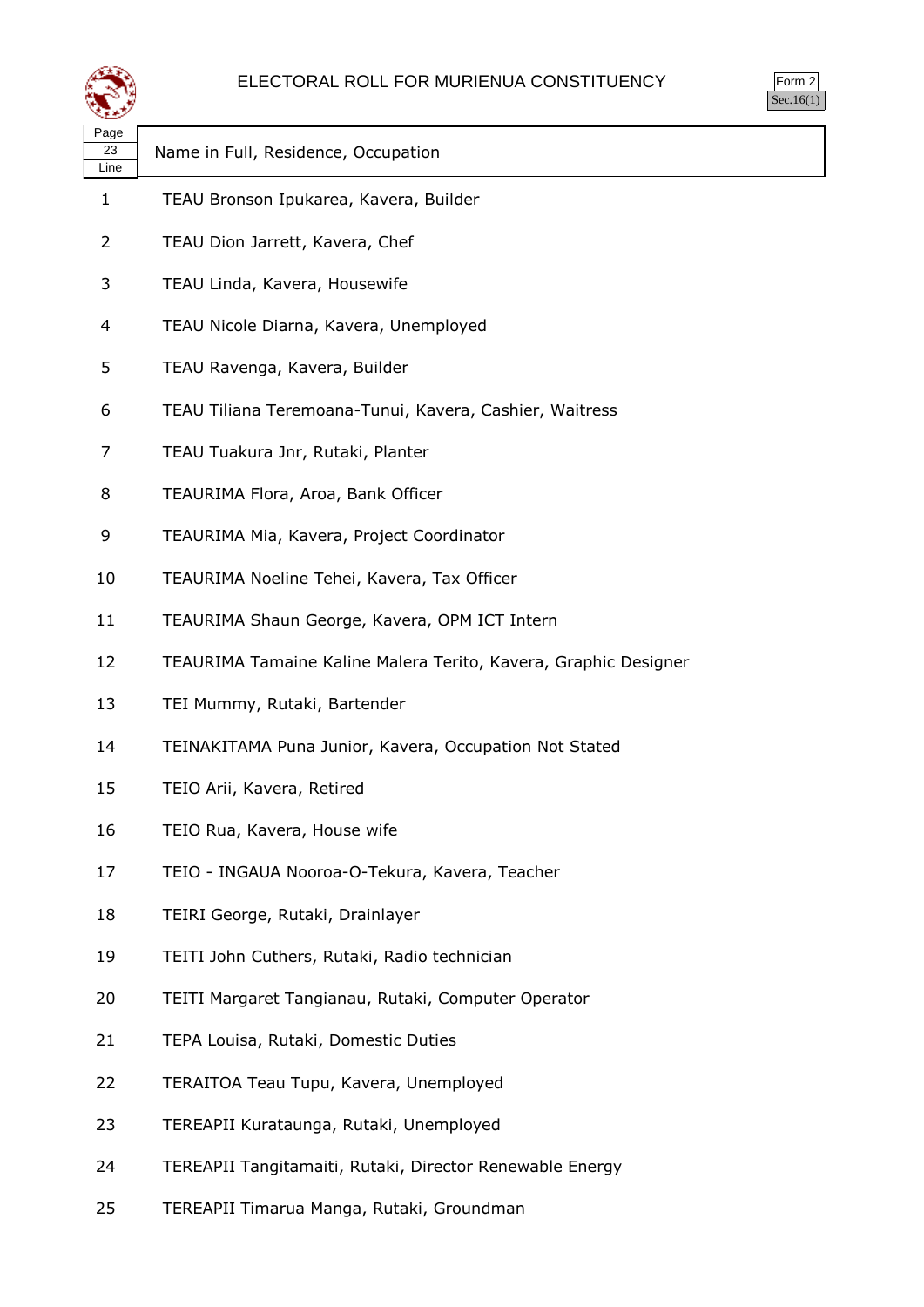

| orm<br>╭ |
|----------|
| ` 1      |

| Page<br>24<br>Line | Name in Full, Residence, Occupation                         |
|--------------------|-------------------------------------------------------------|
| 1                  | TEREAPII Tutai-O-Rairi, Rutaki, Tax Officer                 |
| 2                  | TEUPOO Teariki, Aroa, Labourer                              |
| 3                  | TEURURAI Natua, Aroa, Self Employed                         |
| 4                  | THOMAS Aaron Jeffrey, Aroa, Teacher                         |
| 5                  | THOMPSON Patricia Mary Joan, Aroa, Education Consultant     |
| 6                  | TIEKABU Kakire, Aroa, Housewife                             |
| 7                  | TIKAROA Ahkim, Kavera, Unemployed                           |
| 8                  | TINI Josiah Beresford, Aroa, Blocklayer                     |
| 9                  | TINI JOSEPH Oirua, Kavera, Senior health Protection Officer |
| 10                 | TIPOKOROA Rebeka, Aroa, Administration Officer              |
| 11                 | TIPUTOA Tuainekore Taio, Rutaki, Assistant Front Office     |
| 12                 | TIRIAERE Sueana Paulette, Aroa, Chef                        |
| 13                 | TOA Daniel, Kavera, Builder                                 |
| 14                 | TOETA David, Rutaki, Apprentice Carpenter                   |
| 15                 | TOETA Molly Tania, Rutaki, Waitress                         |
| 16                 | TOETA Tuakana, Rutaki, Builder                              |
| 17                 | TOETA Tuatata Dennis, Rutaki, Self employed                 |
| 18                 | TOKA Ngatokoa, Rutaki, Kitchen hand                         |
| 19                 | TOKA Vaiora, Rutaki, Housewife                              |
| 20                 | TOKIA Rina, Rutaki, Occupation Not Stated                   |
| 21                 | TOM Hebrew, Kavera, Sports Co-ordinater                     |
| 22                 | TONGATAMA Leon, Kavera, Unemployed                          |
| 23                 | TONORIO Ngamata Jodyna, Rutaki, Housewife                   |
| 24                 | TONORIO Ngavaine Elizabeth, Rutaki, Home Duties             |

TONORIO Phillomen, Rutaki, Butchery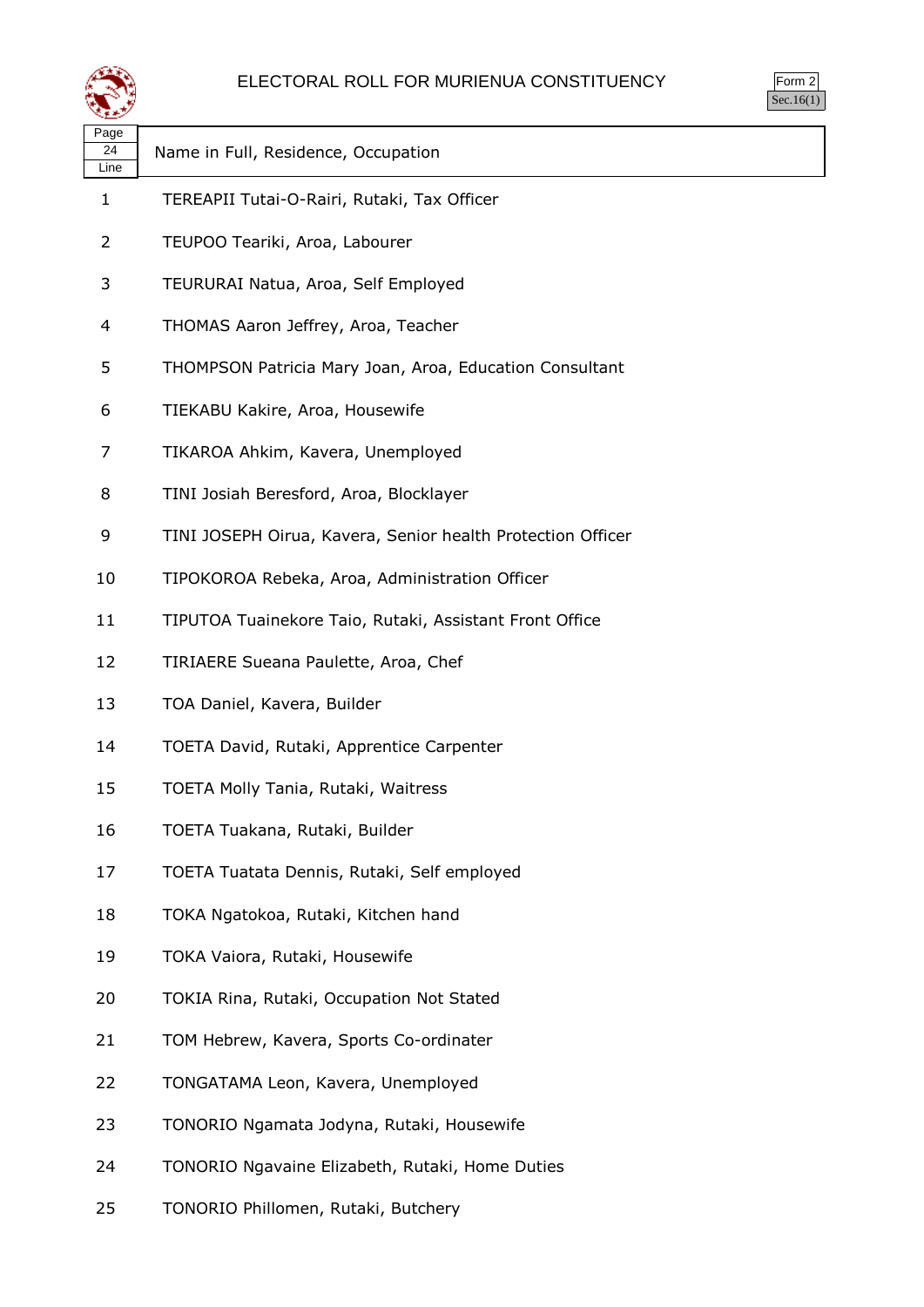



| ≍±≠                |                                                                    |
|--------------------|--------------------------------------------------------------------|
| Page<br>25<br>Line | Name in Full, Residence, Occupation                                |
| 1                  | TONORIO Turiano, Rutaki, Plumber                                   |
| 2                  | TUARA Angeline, Aroa, Public Servant                               |
| 3                  | TUARA Dennis, Aroa, Cleaner                                        |
| 4                  | TUARIKI Alan Walker, Rutaki, Home Duties                           |
| 5                  | TUARIKI Auguste, Rutaki, Builder/Tiler                             |
| 6                  | TUARIKI Georgina Teetu, Rutaki, Housewife                          |
| 7                  | TUARIKI Kaota, Kavera, Planter                                     |
| 8                  | TUARIKI Kertranps, Rutaki, JNR Carpenter                           |
| 9                  | TUARIKI Ngatamariki, Rutaki, Domestic Duties                       |
| 10                 | TUARIKI Poko, Kavera, Hotel Administrator                          |
| 11                 | TUARIKI Robert Sua, Rutaki, Carpenter                              |
| 12                 | TUARIKI Robert Sua Jnr, Rutaki, Labourer                           |
| 13                 | TUATAI Inangaro Julie, Kavera, Air NZ Agent                        |
| 14                 | TUISILA Maluofiti Taulipoo, Kavera, Self Employed                  |
| 15                 | TUISOVIVI Teokotai, Kavera, Housewife                              |
| 16                 | TUKURANGI Angeline Tangimetua, Rutaki, Housemaid                   |
| 17                 | TUKURANGI Ruhana, Rutaki, Unemployed                               |
| 18                 | TUKURANGI Tuaine Mikara, Rutaki, House keeping                     |
| 19                 | TUMUPU Ben Elia, Kavera, Security                                  |
| 20                 | TUMUPU Harry Samson Te Ariki Nakuao, Kavera, Occupation Not Stated |
| 21                 | TUMUPU Terangi Katoariki, Kavera, Unemployed                       |
| 22                 | TUMUPU Tina Fuapepe, Kavera, Housewife                             |
| 23                 | TUORO Sarah Tuoro, Rutaki, Housewife                               |
| 24                 | TUPOU David Tupou, Kavera, Security Officer                        |

TUPOU Ina David, Kavera, Housewife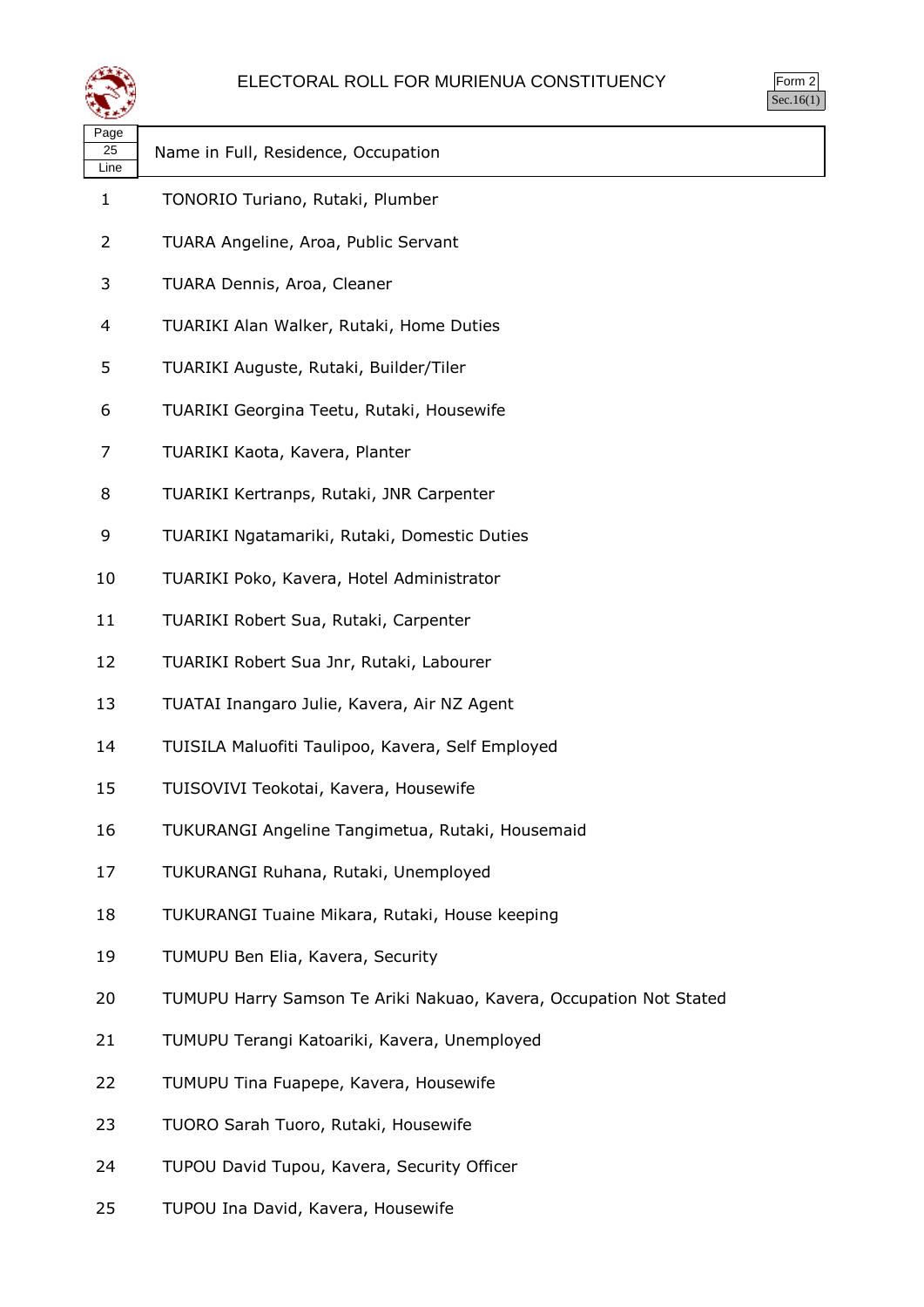

| Page |                                     |
|------|-------------------------------------|
| 26   | Name in Full, Residence, Occupation |
| Line |                                     |

- TUPOU Teokotai, Kavera, Labourer
- TURUA Teariki, Rutaki, Unemployed
- TUTAI Toru, Murienua, Printer Assistant
- TUTAI-TEEU Witamahame, Kavera, Builder
- TUURI-LONGTIME Tupe Ngapoko, Rutaki, Domestic Duties
- UNUKA Itiao Raututi, Kavera, Barber
- UNUKA Teariki, Kavera, Agriculture Labourer
- UNUKA Vaeruarangi, Kavera, Teacher
- UPOKOMANU Jimmy, Aroa, Housekeeper
- UPOKOTEA Teuvira, Murienua, Massage Therapists
- URITAUA Uritaua, Aroa, Warehouse Assistant
- UTIA Disney, Aroa, Cleaner
- UTIA Matapurotu, Rutaki, Home Duties
- UTIA Taramana Vaine, Aroa, Salesperson
- UTIA Teremoana, Aroa, Pastor
- VAETORU Tessa Vivenne, Kavera, Development Programme Manager
- VAEVAEMAKI Davida, Aroa, Planter
- VAIAIA Kopumaki, Kavera, Retired
- VAIAIA Tauariki, Kavera, Housewife
- VAIKAI Tangata, Kavera, Heavy Machinery Operator
- VAINE KEU Kareora, Aroa, General hand
- VAINE KEU Tangata Nooroa Evangeline, Kavera, Creditors Clerk (CITC)
- VAINEKEU Tunganekore-o-Kakara, Aroa, Housewife
- VAIREKA Metua, Aroa, Housekeeping Supervisor-Rarotongan
- VALOA Kenneth, Kavera, Electrician Aponga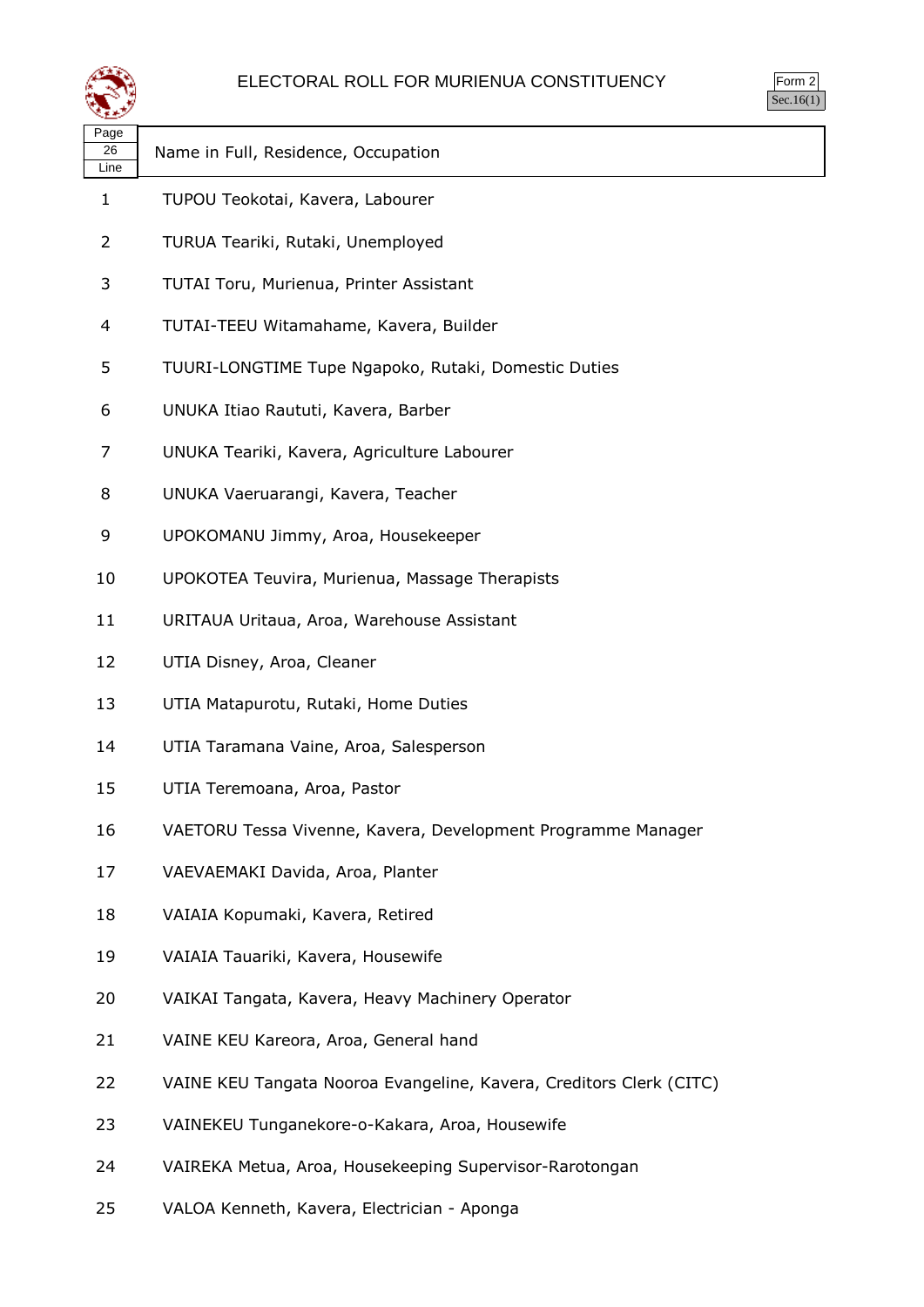

| orm<br>╭ |
|----------|
| ` 1      |

| لتستعيض            |                                                      | $\sim$ |
|--------------------|------------------------------------------------------|--------|
| Page<br>27<br>Line | Name in Full, Residence, Occupation                  |        |
| $\mathbf{1}$       | VALOA Vaikoai, Kavera, Teacher                       |        |
| 2                  | VAN EIJK Tangata Moekirikiri Rosalie, Aroa, Waitress |        |
| 3                  | VANO Drewben Paul, Kavera, Student                   |        |
| 4                  | VANO Maitia Elenor, Kavera, Chef                     |        |
| 5                  | VIRIONA Tieen Jane, Rutaki, Domestic Duties          |        |
| 6                  | VITI Casey Maree, Kavera, Shop Assistant             |        |
| 7                  | WAINOHU Rora Ellie, Kavera, Factory Supervisor       |        |
| 8                  | WARD Ake, Rutaki, Shop Assistant                     |        |
| 9                  | WARD Kevin, Rutaki, Builder                          |        |
| 10                 | WARNER Barry John, Kavera, Motelier                  |        |
| 11                 | WARNER Judith, Kavera, Motelier                      |        |
| 12                 | WHITTA Diane Gaye, Aroa, Financial Controller        |        |
| 13                 | WHITTA Jana Tekauariki, Aroa, Student                |        |
| 14                 | WHITTA John Harries Graham, Aroa, Self Employed      |        |
| 15                 | WHITTA Stephen John, Aroa, Company Director          |        |
| 16                 | WHITTA Tepaeru Mary, Aroa, Domestic Duties           |        |
| 17                 | WICHMAN Danielle Maree, Aroa, Unemployed             |        |
| 18                 | WICHMAN David Stanley, Kavera, Screen Printer        |        |
| 19                 | WICHMAN Edward, Kavera, Managing Director            |        |
| 20                 | WICHMAN Exham, Rutaki, Not Stated                    |        |
| 21                 | WICHMAN Greenfield Pira, Aroa, Self Employed         |        |
| 22                 | WICHMAN Joseph John, Aroa, Painter                   |        |
| 23                 | WICHMAN Louisa, Rutaki, Housewife                    |        |
| 24                 | WICHMAN Maire Matariki, Aroa, Nurse                  |        |
| 25                 | WICHMAN Paul Henry, Kavera, Self Employed            |        |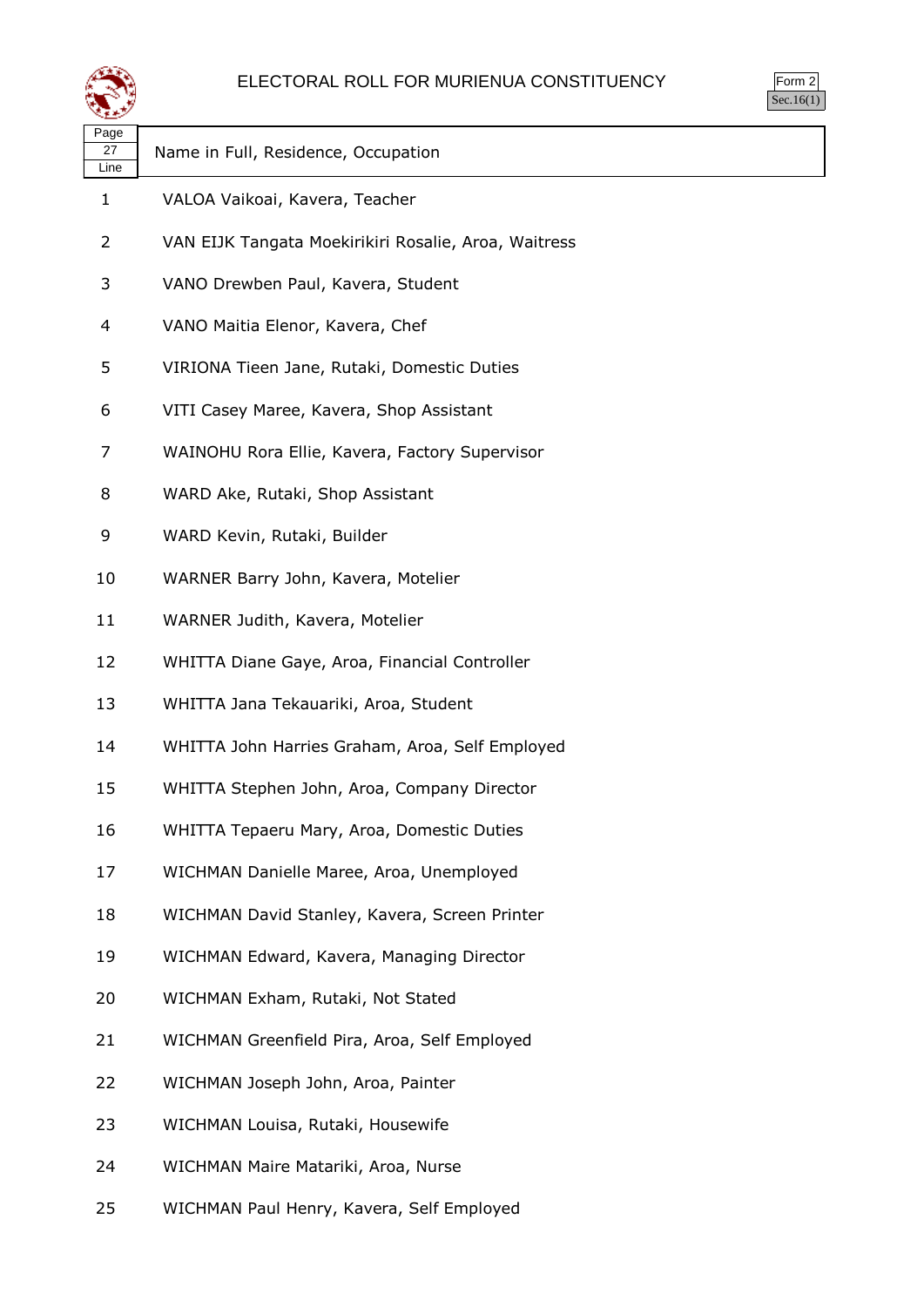

| orm<br>╯ |
|----------|
| ۰ ا      |

| ◝                  |                                                                 |
|--------------------|-----------------------------------------------------------------|
| Page<br>28<br>Line | Name in Full, Residence, Occupation                             |
| 1                  | WICHMAN Porora, Kavera, Self Employed                           |
| 2                  | WICHMAN Rereaomate, Aroa, Supervisor                            |
| 3                  | WICHMAN Sean Marona, Kavera, Entrepreneur                       |
| 4                  | WICHMAN Soloman Tauariki, Murienua, Groundsman                  |
| 5                  | WICHMAN Stephanie Matakaiariki Miimetua, Aroa, Office Assistant |
| 6                  | WICHMAN Tetau Joseph, Kavera, Occupation Not Stated             |
| 7                  | WICHMAN Victoire Ngateina Parau, Kavera, Clerk                  |
| 8                  | WICHMAN Willie, Aroa, Operator                                  |
| 9                  | WIGMORE Michelle Tania, Aroa, Manager                           |
| 10                 | WILKIN Norman Frederick, Kavera, Retired                        |
| 11                 | WILLIAM Maria, Rutaki, Self Employed                            |
| 12                 | WILLIAM Niroa, Aroa, Driver - CITC                              |
| 13                 | WILLIAM Takake, Rutaki, Builder                                 |
| 14                 | WILLIAMS Bond, Kavera, Builder                                  |
| 15                 | WILLIAMS Bryan Angaroa, Kavera, Self Employed                   |
| 16                 | WILLIAMS Joy Tuara, Kavera, Housewife                           |
| 17                 | WILLIAMS Steven Matamaru, Kavera, Painter                       |
| 18                 | WILLIAMS Tia-Mai, Aroa, Housewife                               |
| 19                 | WOLFGRAMM Alexis Vivian, Rutaki, Senior Fisheries Officer       |
| 20                 | WYMER Latisha Momoe, Kavera, Student                            |
| 21                 | WYNNE Juanita Ra, Rutaki, Customer Service Agent-Air NZ         |
| 22                 | WYNNE Thomas John, Rutaki, Media Adviser-OPM                    |
| 23                 | YINGONGE Akaroa, Aroa, Maintenance                              |